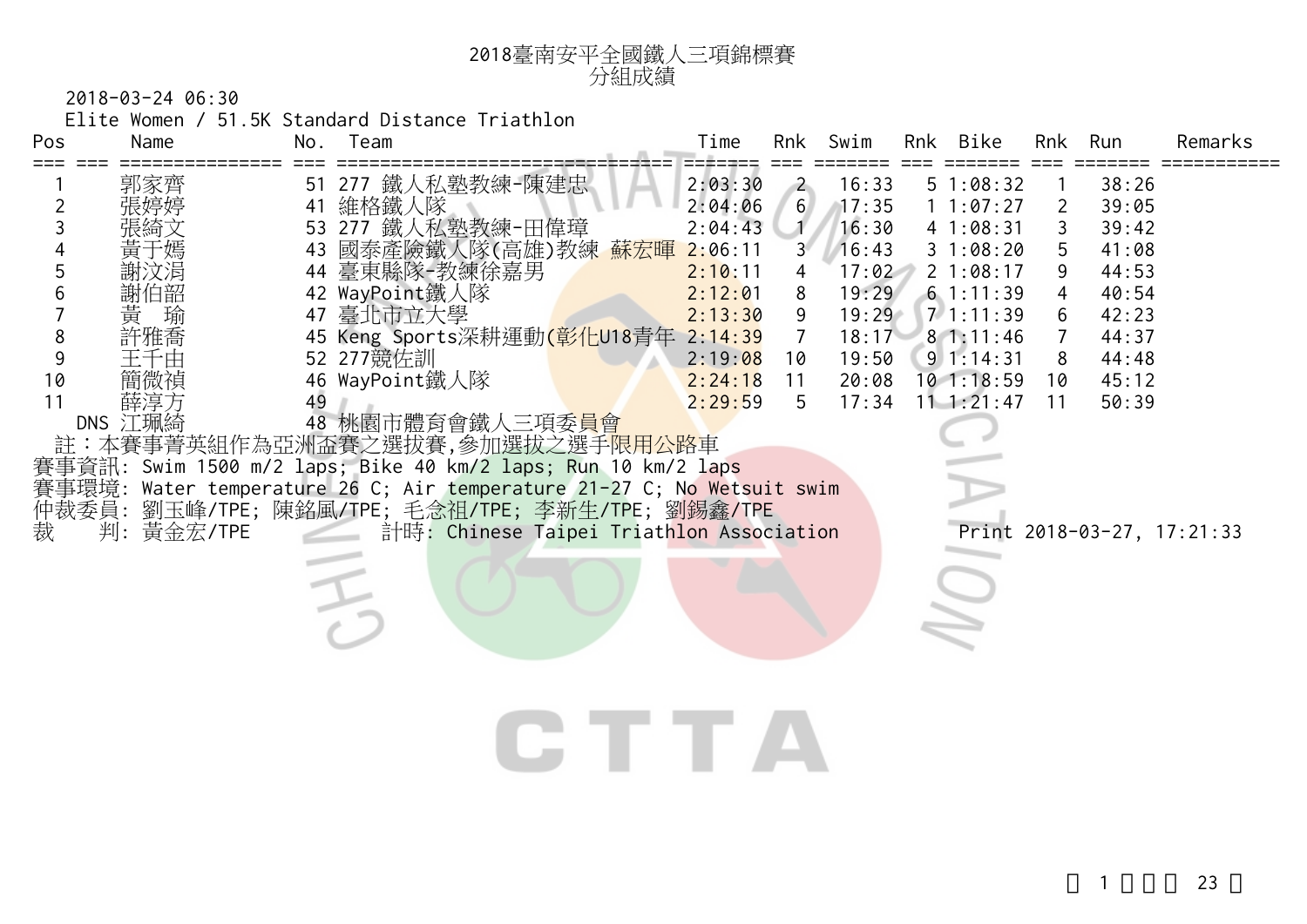

2018-03-24 06:00

Elite Men / 51.5K Standard Distance Triathlon

| Pos | Name | No. | Team               | Time    | Rnk            | Swim  | <b>Rnk</b>     | Bike           | Rnk            | Run   | Remarks |
|-----|------|-----|--------------------|---------|----------------|-------|----------------|----------------|----------------|-------|---------|
|     | 張團畯  |     | 臺北市立大學             | 1:46:01 | $\overline{2}$ | 15:15 | $\overline{2}$ | 58:06          |                | 32:41 |         |
|     | 王威凱  |     | 5 ZIV運動眼鏡          | 1:46:28 | $\overline{4}$ | 15:23 |                | 57:57          | 2              | 33:09 |         |
| 3   | 林威志  |     | 鐵人私塾教練-徐培嚴<br>277  | 1:47:13 |                | 15:13 | 3              | 58:06          | 4              | 33:55 |         |
|     | 張家豪  |     | 維格鐵人隊              | 1:51:15 | 9              | 15:50 |                | 41:00:35       | 6              | 34:51 |         |
| 5   | 林志峰  | 10  | 臺北市立大學             | 1:51:53 | 8              | 15:49 |                | 51:00:36       | 8              | 35:29 |         |
|     | 楊志祥  | 9   | WayPoint鐵人隊        | 1:52:22 | 19             | 17:27 |                | 91:01:14       | 3              | 33:41 |         |
|     | 周汶傑  | 7   |                    | 1:52:23 | 3              | 15:20 |                | 71:01:09       | 12             | 35:56 |         |
| 8   | 魯仲宣  | 6   | 臺東縣隊-教練徐嘉男         | 1:53:16 | 6              | 15:47 |                | 171:02:53      | 5              | 34:38 |         |
| 9   | 蔡曜宇  | 32  | 鐵人私塾教練-田偉璋<br>277  | 1:53:37 | 5              | 15:41 |                | 61:01:01       | 15             | 36:56 |         |
| 10  | 莊柏千  | 14  | 臺北市立大學             | 1:53:48 | 7              | 15:48 |                | 18 1:02:56     | $\overline{7}$ | 35:05 |         |
| 11  | 張宇辰  | 25  | 桃園市體育會鐵人三項委員會      | 1:54:16 | 11             | 16:03 |                | $15$ 1:02:44   | 9              | 35:29 |         |
| 12  | 謝育宏  | 29  |                    | 1:54:30 | 18             | 17:26 |                | 101:01:19      | 10             | 35:46 |         |
| 13  | 吳冠融  | 12  | WayPoint鐵人隊        | 1:55:07 | 20             | 17:29 |                | 81:01:13       | 13             | 36:26 |         |
| 14  | 呂揚民  | 16  | 臺北市立大學             | 1:55:54 | 12             | 16:12 |                | $16$ 1:02:47   | 14             | 36:55 |         |
| 15  | 陳智禎  | 15  |                    | 1:57:13 | 26             | 19:20 |                | 13 1:02:05     | 11             | 35:49 |         |
| 16  | 江家瑋  |     | 26 桃園市體育會鐵人三項委員會   | 1:58:36 | 10             | 16:01 |                | 19 1:02:57     | 20             | 39:39 |         |
| 17  | 邱苡綸  |     | 22 臺北市立大學          | 1:58:55 | 21             | 18:06 |                | 20 1:03:17     | 16             | 37:32 |         |
| 18  | 陳世銘  | 20  | 臺北市立大學             | 1:59:20 | 25             | 19:13 |                | 14 1:02:09     | 17             | 37:58 |         |
| 19  | 馮昶鈞  | 28  |                    | 2:00:40 | 14             | 17:15 |                | 12 1:02:04     | 24             | 41:22 |         |
| 20  | 柳承宇  | 8   | 臺北市立大學             | 2:01:36 | 17             | 17:24 |                | 111:01:30      | 25             | 42:42 |         |
| 21  | 蘇立安  | 11  | 臺北市立大學             | 2:03:55 | 28             | 19:35 |                | $21 \t1:05:48$ | 19             | 38:33 |         |
| 22  | 毛培瑞  | 30  |                    | 2:04:10 | 27             | 19:28 |                | 22 1:06:10     | 18             | 38:33 |         |
| 23  | 陳書田  | 35  | 臺北市立大學             | 2:07:45 | 13             | 16:16 |                | 23 1:06:42     | 28             | 44:48 |         |
| 24  | 林昱翔  | 23  | 臺北市立大學             | 2:09:53 | 24             | 18:33 |                | 24 1:07:12     | 27             | 44:09 |         |
| 25  | 陸世寬  |     | 19 狠角色             | 2:12:50 | 23             | 18:29 |                | 25 1:07:47     | 29             | 46:35 |         |
| 26  | 林群馨  |     | 34 CHAMPION SYSTEM | 2:14:04 | 30             | 21:25 |                | 271:11:23      | 23             | 41:17 |         |
| 27  | 李念錚  | 18  |                    | 2:16:42 | 15             | 17:18 |                | 26 1:08:54     | 31             | 50:31 |         |
| 28  | 許政憲  | 33  | 277競佐訓             | 2:20:52 | 31             | 25:54 |                | 28 1:15:09     | 21             | 39:49 |         |
| 29  | 楊凱傑  | 21  | 臺北市立大學             | 2:25:30 | 29             | 20:35 |                | 30 1:21:11     | 26             | 43:45 |         |
| 30  | 陳沐義  | 27  | 桃園市體育會鐵人三項委員會      | 2:33:58 | 22             | 18:26 |                | 31 1:35:04     | 22             | 40:29 |         |
| 31  | 陳炘義  | 31  |                    | 2:40:57 | 32             | 36:11 |                | 29 1:17:20     | 30             | 47:27 |         |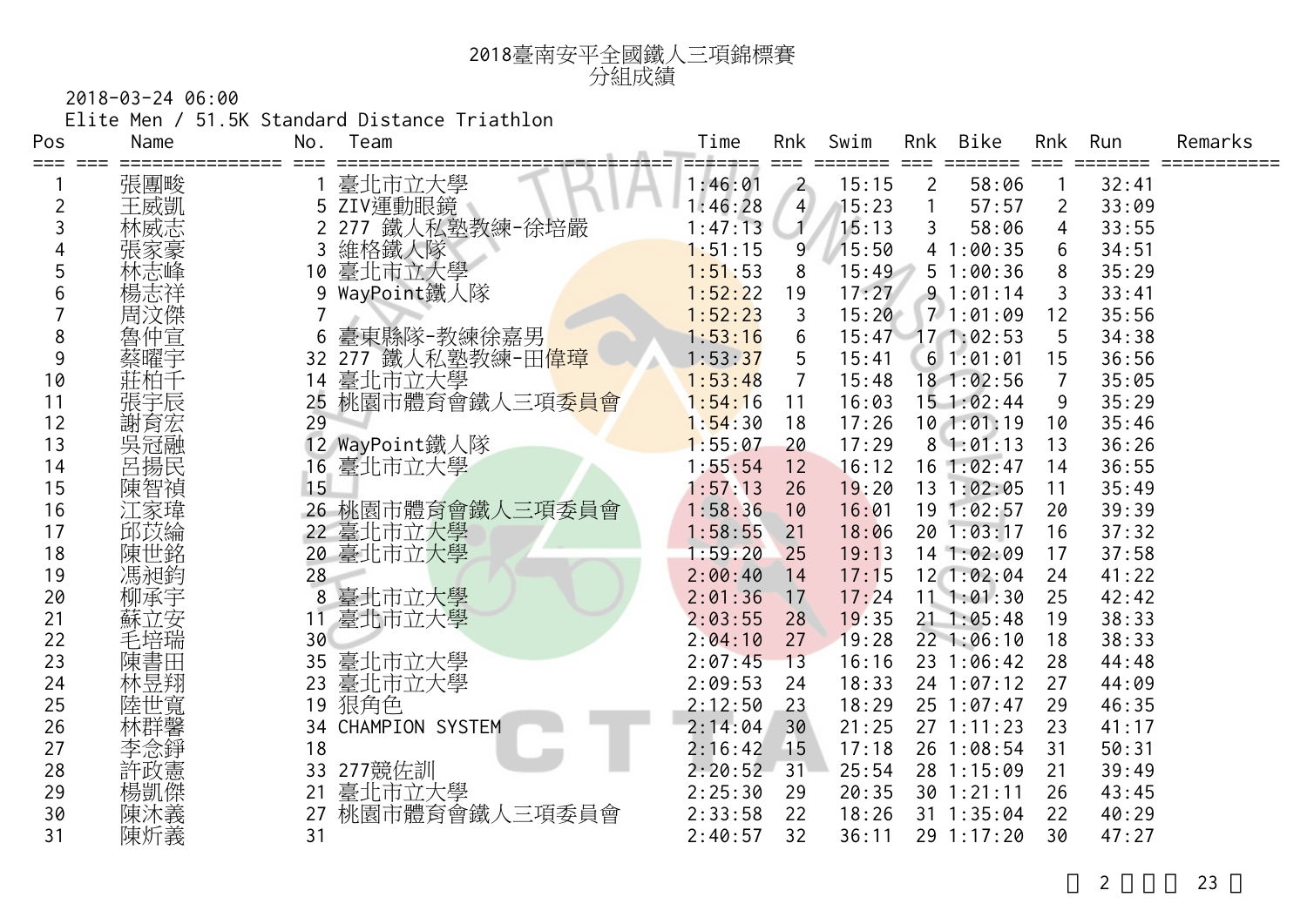| DNF 邱韋強             | 36 桃園市體育會鐵人三項委員會                                                                                 | 16                 | 17:19                   | 爆胎                                            |
|---------------------|--------------------------------------------------------------------------------------------------|--------------------|-------------------------|-----------------------------------------------|
| DNS 吳承泰<br>DNS 謝漢霖  | 4 臺北市立大學<br>17 ZIV運動眼鏡                                                                           |                    |                         |                                               |
| DNS 曾柏愷             | 24 臺北市立大學                                                                                        |                    |                         |                                               |
|                     | 註:本賽事菁英組作為亞洲盃賽之選拔賽,參加選拔之選手限用公路車<br>賽事資訊: Swim 1500 m/2 laps; Bike 40 km/2 laps; Run 10 km/2 laps |                    |                         |                                               |
|                     | 事環境: Water temperature 26 C; Air temperature 21-27 C; No Wetsuit swim                            |                    |                         |                                               |
| 裁<br>判:黃金宏/TPE      | 仲裁委員: 劉玉峰/TPE; 陳銘風/TPE; 毛念祖/TPE; 李新生/TPE; 劉錫鑫/TPE<br>計時: Chinese Taipei Triathlon Association    |                    |                         | Print 2018-03-27, 17:21:33                    |
|                     |                                                                                                  |                    |                         |                                               |
|                     |                                                                                                  | 2018臺南安平全國鐵人三項錦標賽  |                         |                                               |
|                     |                                                                                                  | 分組成績               |                         |                                               |
| $2018 - 03 - 24$    |                                                                                                  |                    |                         |                                               |
| Pos<br>Name         | 50+ AG Women / 51.5K Standard Distance Triathlon<br>Team<br>No.                                  | Time<br>Rnk        | Swim                    | Rnk Bike<br>Rnk Run<br>Remarks                |
|                     |                                                                                                  |                    |                         |                                               |
| 黃秋梅<br>程瑪娜<br>$2 *$ | 96 山川鐵人<br>98 277競佐訓                                                                             | 2:47:35<br>3:17:52 | 24:48<br>3, 44:53       | 1.1:22:37<br>11:00:11<br>21:26:28<br>31:06:31 |
| 3<br>張貴淑            | 97 277競佐訓                                                                                        | 3:23:56            | 40:28<br>$\overline{2}$ | $3 \t1:41:39$<br>21:01:50                     |
|                     | 賽事資訊: Swim 1500 m/2 laps; Bike 40 km/2 laps; Run 10 km/2 laps                                    |                    |                         |                                               |
|                     | 賽事環境: Water temperature 26 C; Air temperature 21-27 C; Wetsuit swim                              |                    |                         |                                               |
| 裁<br>判:黃金宏/TPE      | 仲裁委員: 劉玉峰/TPE; 陳銘風/TPE; 毛念祖/TPE; 李新生/TPE; 劉錫鑫/TPE<br>計時: Chinese Taipei Triathlon Association    |                    |                         | Print 2018-03-27, 17:21:33                    |
|                     |                                                                                                  |                    |                         |                                               |
|                     |                                                                                                  |                    |                         |                                               |
|                     |                                                                                                  |                    |                         |                                               |
|                     |                                                                                                  |                    |                         |                                               |
|                     |                                                                                                  |                    |                         |                                               |
|                     |                                                                                                  | FT A               |                         |                                               |
|                     |                                                                                                  |                    |                         |                                               |
|                     |                                                                                                  |                    |                         |                                               |
|                     |                                                                                                  |                    |                         |                                               |
|                     |                                                                                                  |                    |                         |                                               |
|                     |                                                                                                  |                    |                         | 3<br>23                                       |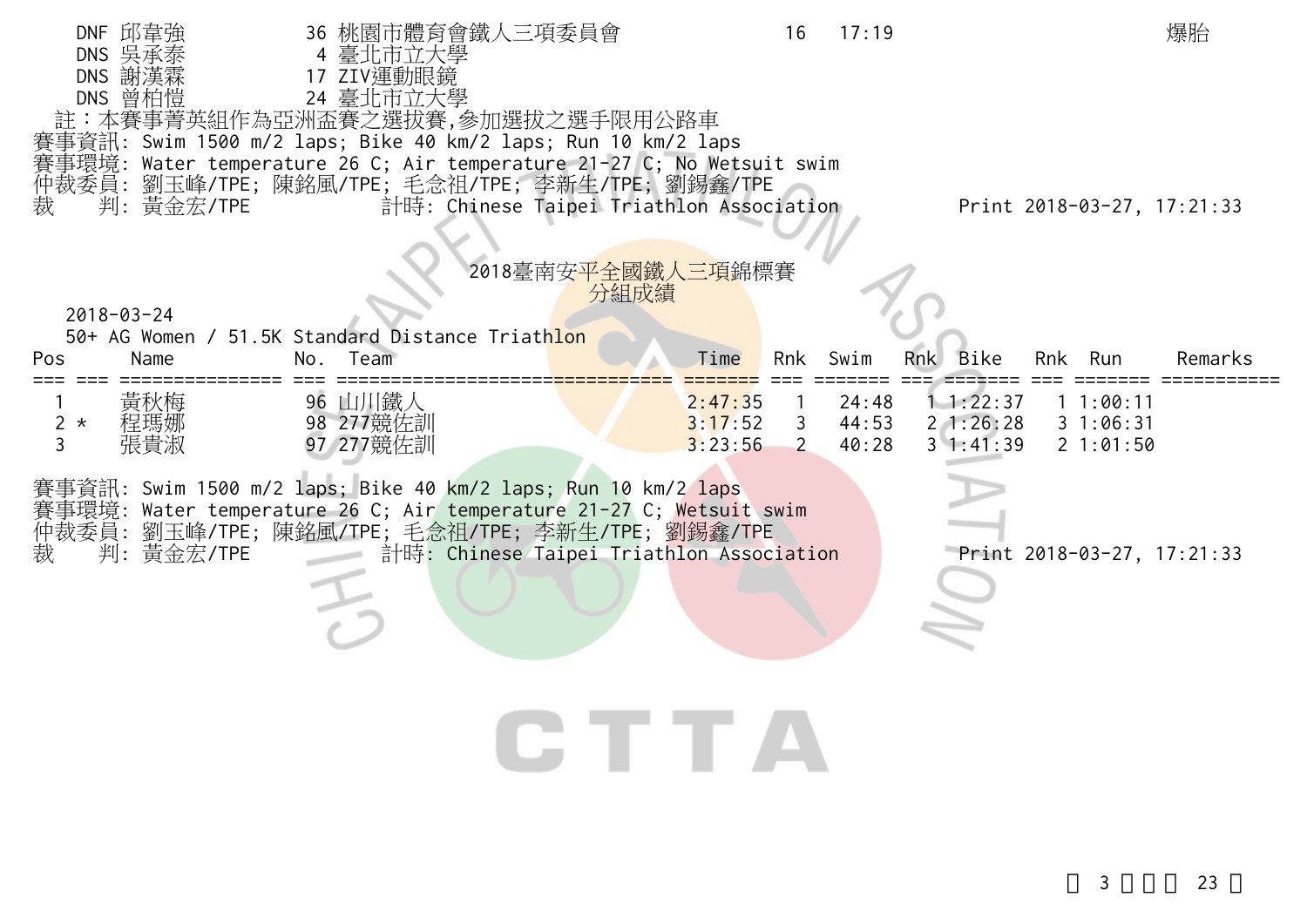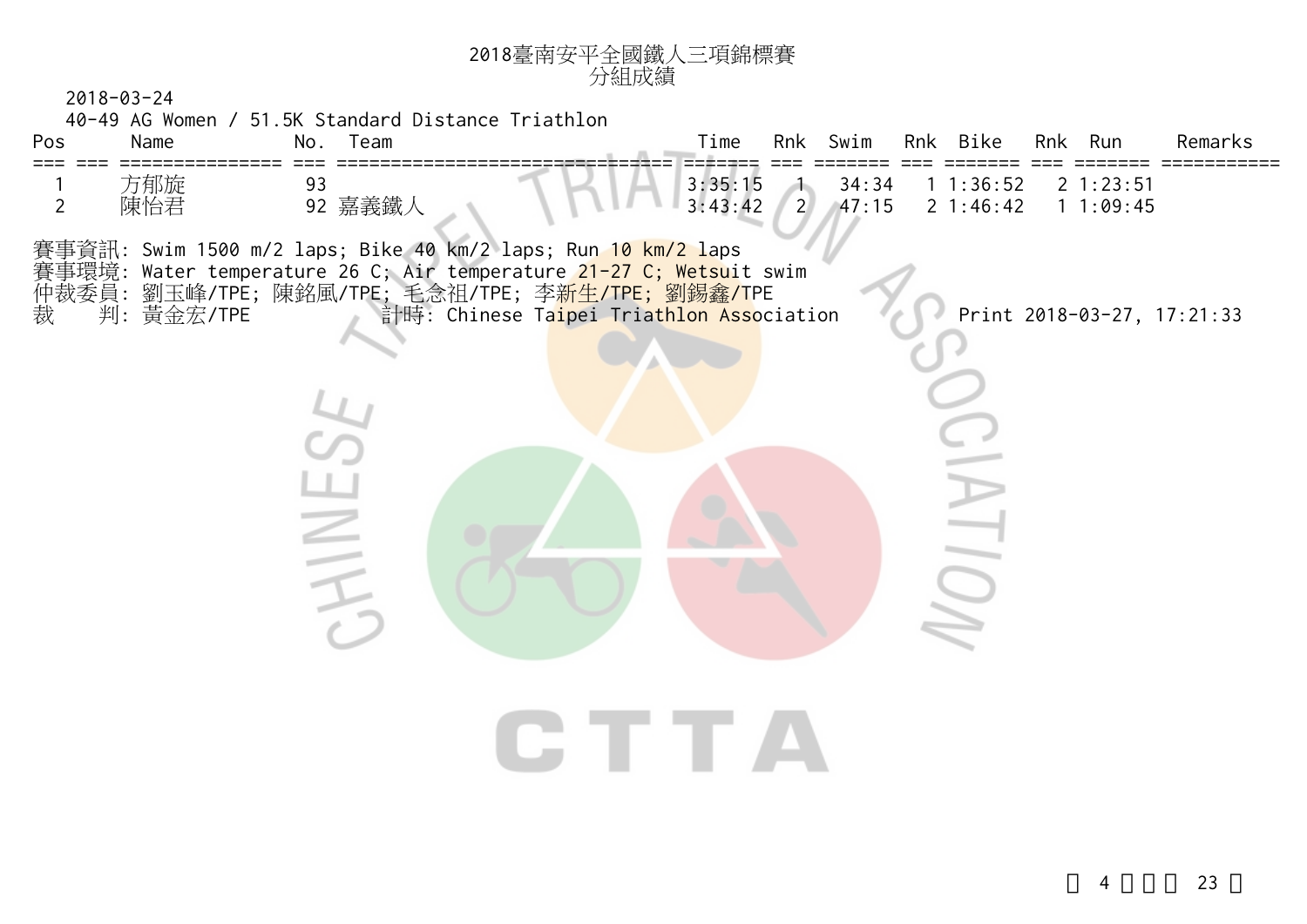

30-39 AG Women / 51.5K Standard Distance Triathlon

| Pos                        | Name | No. | Team                                                    | Time    | Rnk            | Swim  | Rnk | Bike               | Rnk | Run            | Remarks |
|----------------------------|------|-----|---------------------------------------------------------|---------|----------------|-------|-----|--------------------|-----|----------------|---------|
|                            | 許靜怡  | 76  | 博克多鐵人隊                                                  | 2:24:09 | $\overline{4}$ | 25:16 |     | 1 1:12:07          |     | 46:47          |         |
|                            | 陳柔涵  |     |                                                         |         | $\mathbf{1}$   | 20:28 |     | $2 \; 1:16:48$     |     | 47:01          |         |
|                            | 林怡君  |     | 78 桃園市體育會鐵人三項委員會 2:24:16<br>77 銳騎佰客鐵人隊瑞祥高中-教練劉大 2:30:42 |         | 2              | 20:48 |     | $5 \t1:21:17$      |     | 48:39          |         |
|                            | 陳玉玲  | 84  |                                                         | 2:43:39 | $11^{\circ}$   | 33:44 |     | $3 \t1:19:47$      | 4   | 50:09          |         |
|                            | 王筠雅  | 79  |                                                         | 2:45:52 | 6              | 28:34 |     | 61:23:28           | 6   | 53:51          |         |
|                            | 劉靜葳  | 85  | 277競佐訓                                                  | 2:48:47 | 8              | 29:27 |     | 41:20:42           | 9   | 58:39          |         |
|                            | 駱郁如  |     | 74 山大王鐵人隊                                               | 2:55:48 | 5.             | 26:54 |     | 71:28:10           |     | 1:00:45        |         |
| 8                          | 羅珮真  | 72. | 羅羅隊                                                     | 2:56:22 |                | 29:20 |     | 81:31:33           | 8   | 55:30          |         |
|                            | 陳琬瑜  |     | 林家軍                                                     | 2:57:45 | 9              | 32:05 |     | $9 \mid 1:31:36$   |     | 54:05          |         |
| 10                         | 董家琪  | 82  |                                                         | 3:08:49 | 13             | 36:55 |     | $12 \cdot 1:40:27$ | 5.  | 51:28          |         |
| 11                         | 陳佳琭  | 75  | 博克多鐵人隊                                                  | 3:10:31 | 10             | 33:01 |     | 101:37:05          | 10  | 1:00:27        |         |
| 12                         | 甘卉平  | 73  | 鐵人部隊                                                    | 3:22:58 | 12             | 36:12 |     | $11 \quad 1:39:31$ |     | 12 1:07:17     |         |
| 13                         | 李婉琳  | 80  |                                                         | 3:32:43 | 14             | 39:19 |     | $13 \t1:41:57$     |     | $13 \t1:11:28$ |         |
| 14                         | 陳昱婷  | 83  |                                                         | 3:52:53 | 15             | 50:03 |     | $14$ 1:42:49       |     | $14$ 1:20:02   |         |
|                            | 費聿凡  | 81  | ZIV運動眼鏡                                                 |         | 3              | 22:29 |     |                    |     |                |         |
| المواد والمتعامل والمستحدث |      |     |                                                         |         |                |       |     |                    |     |                |         |

賽事資訊: Swim 1500 m/2 laps; Bike 40 km/2 laps; Run 10 km/2 laps 賽事環境: Water temperature 26 C; Air temperature 21-27 C; Wetsuit swim 仲裁委員: 劉玉峰/TPE; 陳銘風/TPE; 毛念祖/TPE; 李新生/TPE; 劉錫鑫/TPE 裁 判: 黃金宏/TPE 計時: Chinese Taipei Triathlon Association Print 2018-03-27, 17:21:33

## CTTA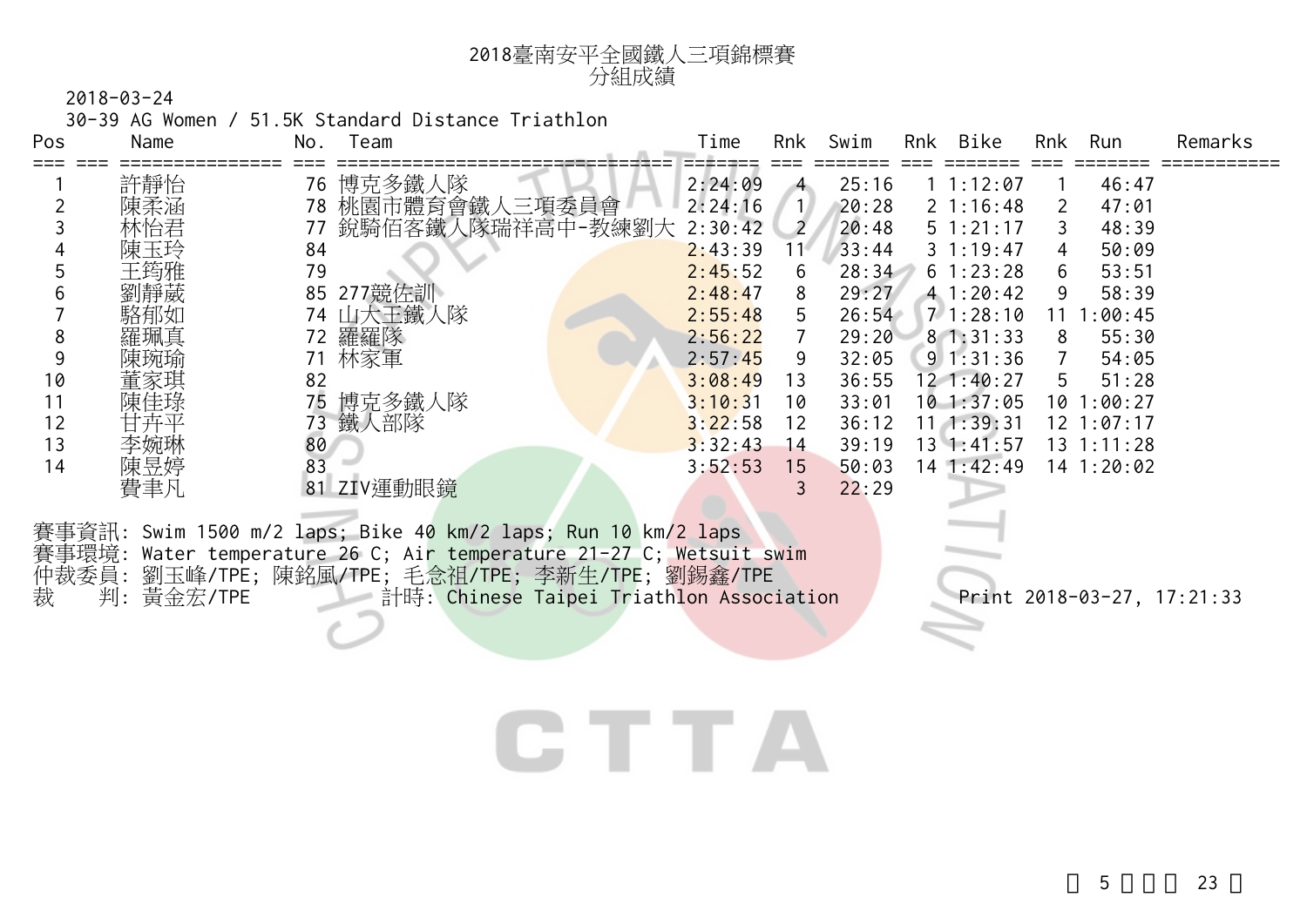|                | $2018 - 03 - 24$ |          |            |                                                                                   | 分組成績 |         |                              |                   |           |                |                        |                            |
|----------------|------------------|----------|------------|-----------------------------------------------------------------------------------|------|---------|------------------------------|-------------------|-----------|----------------|------------------------|----------------------------|
|                |                  |          |            | 25-29 AG Women / 51.5K Standard Distance Triathlon                                |      |         |                              |                   |           |                |                        |                            |
| Pos            | Name             |          | No. Team   |                                                                                   |      | Time    |                              | Rnk Swim          | Rnk Bike  | Rnk Run        |                        | Remarks                    |
|                | 張蘿苡              | 69       |            |                                                                                   |      | 2:22:02 |                              | 20:39             | 11:14:30  |                | 46:54                  |                            |
| $\overline{2}$ | 謝汶璟              | 66       |            |                                                                                   |      | 2:42:57 | $\overline{2}$               | 22:53             | 2 1:21:37 | 3              | 58:28                  |                            |
| $^\star$       | 沈庭均              | 68<br>67 | 277競佐訓     |                                                                                   |      | 2:49:58 |                              | 23:50<br>41:09:03 | 31:28:10  | $\overline{2}$ | 57:59                  |                            |
|                |                  |          |            | 賽事資訊: Swim 1500 m/2 laps; Bike 40 km/2 laps; <mark>Run 10 km/2 laps</mark>        |      |         |                              |                   |           |                |                        |                            |
|                |                  |          |            | 賽事環境: Water temperature 26 C; Air temperatur <mark>e 21-27 C; Wetsuit</mark> swim |      |         |                              |                   |           |                |                        |                            |
|                |                  |          |            | 仲裁委員: 劉玉峰/TPE; 陳銘風/TPE; 毛念祖/TPE; 李新生/TPE; 劉錫鑫/TPE                                 |      |         |                              |                   |           |                |                        |                            |
| 裁              | 判: 黃金宏/TPE       |          |            | 計時: Chinese Taipei Triathlon Association                                          |      |         |                              |                   |           |                |                        | Print 2018-03-27, 17:21:33 |
|                |                  |          |            |                                                                                   |      |         |                              |                   |           |                |                        |                            |
|                |                  |          |            |                                                                                   |      |         |                              |                   |           |                |                        |                            |
|                |                  |          |            |                                                                                   |      |         |                              |                   |           |                |                        |                            |
|                |                  |          |            | 2018臺南安 <mark>平全國鐵人三項</mark> 錦標賽<br>分組成績                                          |      |         |                              |                   |           |                |                        |                            |
|                | $2018 - 03 - 24$ |          |            |                                                                                   |      |         |                              |                   |           |                |                        |                            |
|                | Name             |          | No. Team   | 18-24 AG Women / 51.5K Standard Distance Triathlon                                |      | Time    | Rnk                          | Swim              | Rnk Bike  | Rnk            | Run                    | Remarks                    |
|                |                  |          |            |                                                                                   |      |         |                              |                   |           |                |                        |                            |
|                | 劉睿耘              |          | 62 東華大學鐵人隊 |                                                                                   |      | 2:42:51 | $\overline{1}$<br>$\sqrt{2}$ | 23:03             | 11:25:06  |                | 54:43<br>$2 \t1:12:34$ |                            |
| $\overline{2}$ | 蔡雅筑              |          | 61 106鐵腿組  |                                                                                   |      | 3:36:24 |                              | 35:56             | 21:47:55  |                |                        |                            |
|                |                  |          |            | 賽事資訊: Swim 1500 m/2 laps; Bike 40 km/2 laps; Run 10 km/2 laps                     |      |         |                              |                   |           |                |                        |                            |
|                |                  |          |            | 賽事環境: Water temperature 26 C; Air temperature 21-27 C; Wetsuit swim               |      |         |                              |                   |           |                |                        |                            |
|                |                  |          |            | 仲裁委員: 劉玉峰/TPE; 陳銘風/TPE; 毛念祖/TPE; 李新生/TPE; 劉錫鑫/TPE                                 |      |         |                              |                   |           |                |                        |                            |
| Pos<br>裁       | 判: 黃金宏/TPE       |          |            | 計時: Chinese Taipei Triathlon Association                                          |      |         |                              |                   |           |                |                        | Print 2018-03-27, 17:21:33 |
|                |                  |          |            |                                                                                   |      |         |                              |                   |           |                |                        |                            |

<sup>2018</sup>臺南安平全國鐵人三項錦標賽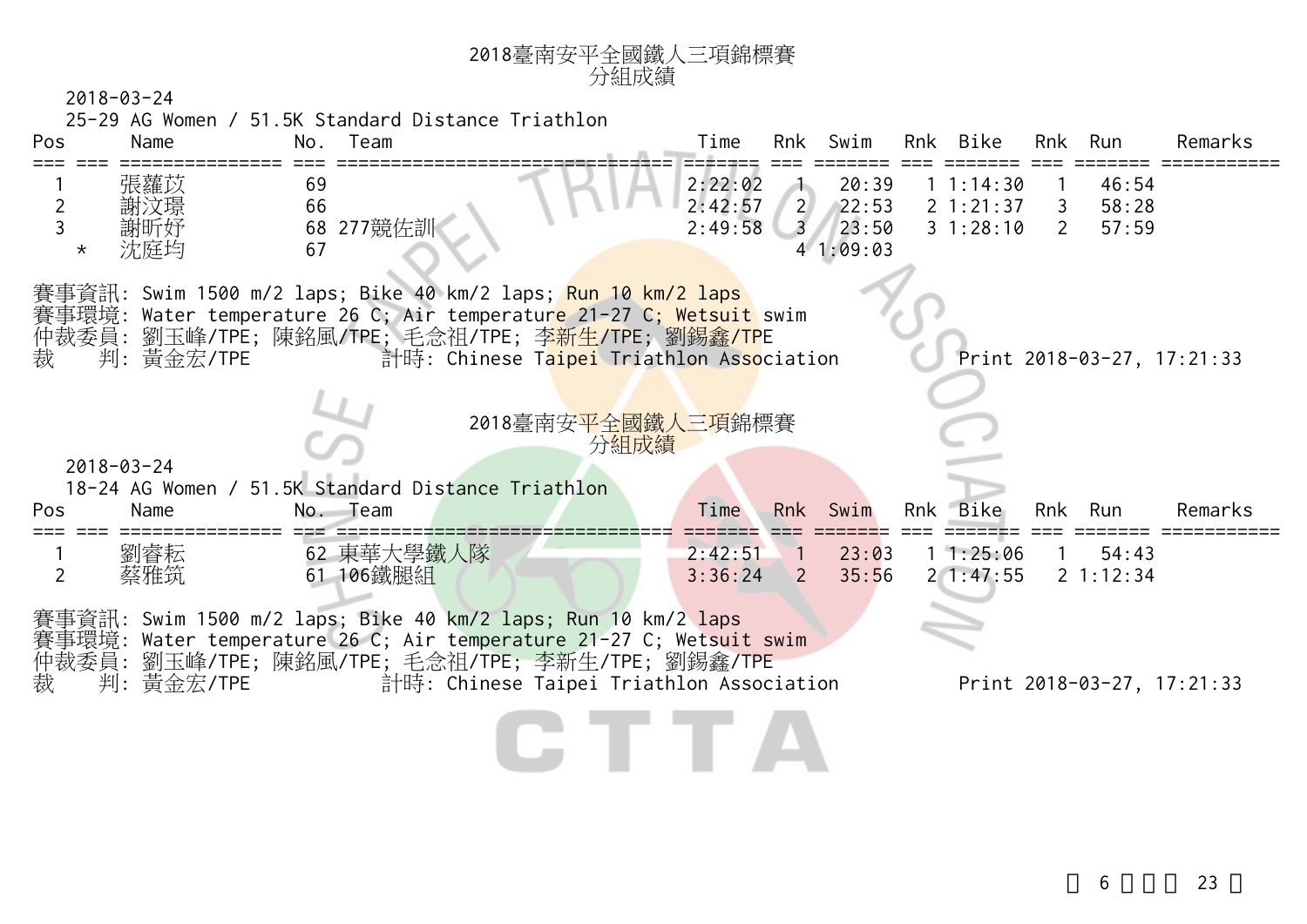

65-69 AG Men / 51.5K Standard Distance Triathlon

**SINTS** 

| Pos                                                                                                             | Name                                                           | No.<br>eam                                                         | Time                                    | Rnk     | Rnk<br>Swim             | Bike                                  | Rnk<br>Run                      | Remarks |
|-----------------------------------------------------------------------------------------------------------------|----------------------------------------------------------------|--------------------------------------------------------------------|-----------------------------------------|---------|-------------------------|---------------------------------------|---------------------------------|---------|
|                                                                                                                 | 黃英俊<br>鄭榮坡<br>林嘉明                                              | 47 <sup>′</sup><br>469<br> 鐵人<br>466                               | 2:28:20<br>2:29:56<br>2:32:52           |         | 25:29<br>20:55<br>30:06 | :15:11<br>31:20:10<br>$2 \t1:16:31$   | 47:41<br>48:52<br>4<br>46:16    |         |
| $\rightarrow$ $\rightarrow$ $\rightarrow$ $\rightarrow$ $\rightarrow$ $\rightarrow$ $\rightarrow$ $\rightarrow$ | 林竹泉<br>許銘福<br>蘇榮忠<br>$\sim$ $\sim$ $\sim$ $\sim$ $\sim$ $\sim$ | 台灣大腳<br>長跑協會<br>468<br>$\checkmark$<br>470<br>樹林單車<br>467<br>- - - | 2:46:55<br>2:47:42<br>3:38:28<br>.<br>. | 5.<br>h | 31:36<br>29:01<br>43:33 | $5 \t1:27:18$<br>41:24:27<br>61:30:05 | 48:02<br>54:15<br>$6 \t1:24:51$ |         |

**CTTA** 

賽事資訊: Swim 1500 m/2 laps; Bike 40 km/2 laps; Run 10 km/2 laps 賽事環境: Water temperature 26 C; Air temperature 21-27 C; Wetsuit swim 仲裁委員: 劉玉峰/TPE; 陳銘風/TPE; 毛念祖/TPE; 李<mark>新生/TPE; 劉錫鑫/T</mark>PE 裁 判: 黃金宏/TPE 計時: Chinese Ta<mark>ipei Triathlon Ass</mark>ociation Print 2018-03-27, 17:21:33

 $\frac{1}{2}$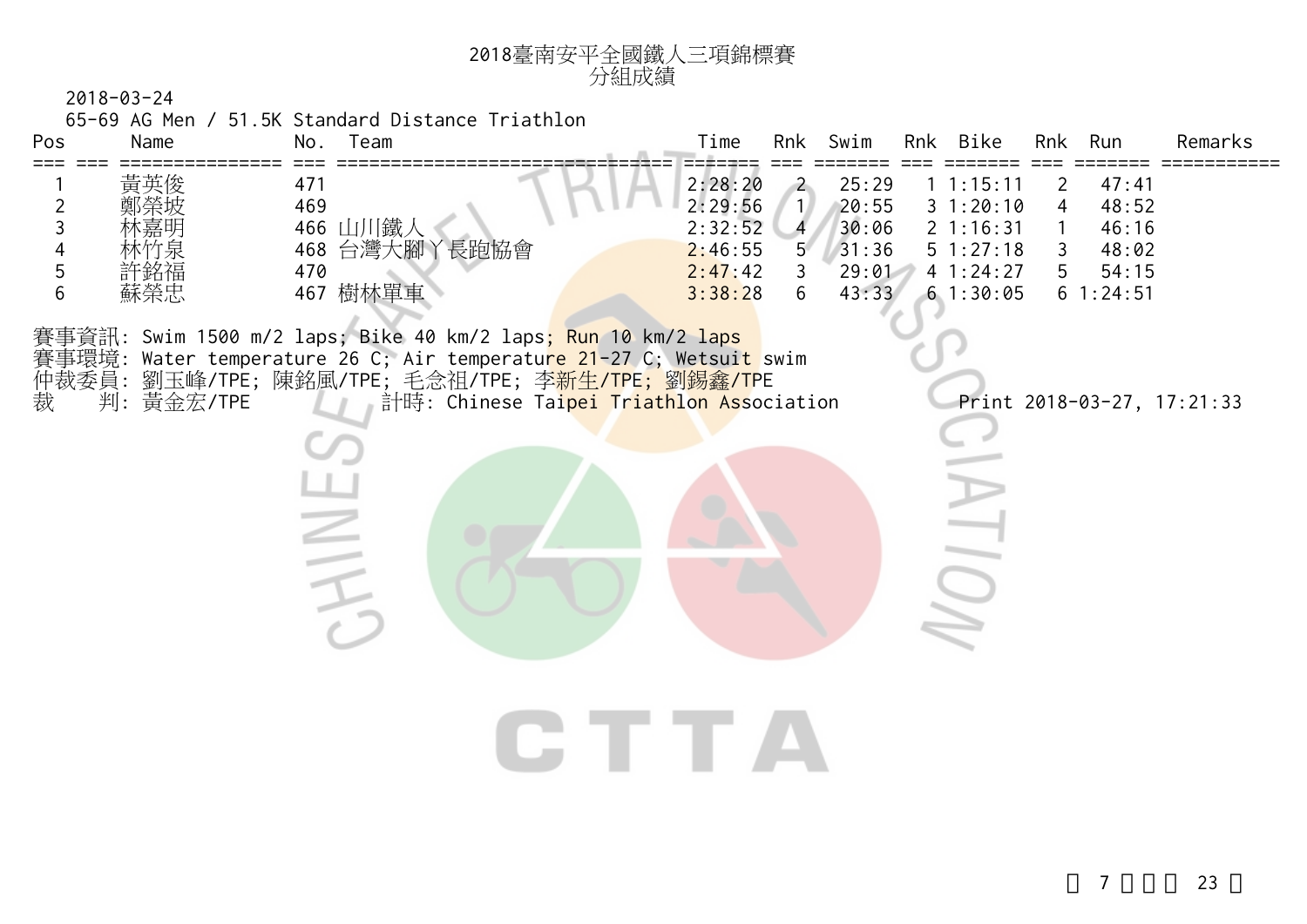

60-64 AG Men / 51.5K Standard Distance Triathlon

| Pos | Name | No. | Team       | Time    | Rnk            | Swim  | <b>Rnk</b> | Bike              | Rnk | Run        | Remarks |
|-----|------|-----|------------|---------|----------------|-------|------------|-------------------|-----|------------|---------|
|     |      |     |            |         |                |       |            |                   |     |            |         |
|     | 廖關復  |     | 455 山川鐵人   | 2:24:56 |                | 22:18 |            | $1 \; 1:12:41$    |     | 49:58      |         |
|     | 吳清宗  |     | 460 277競佐訓 | 2:38:07 | 3 <sup>1</sup> | 28:13 |            | $2 \t1:17:30$     | 4   | 52:26      |         |
|     | 李源盛  | 451 | 大甲鐵        | 2:44:07 | 5              | 28:43 |            | $3 \; 1:23:20$    |     | 52:05      |         |
|     | 張莒忠  | 453 | 「鐵人        | 2:50:12 | $6^{\circ}$    | 29:30 |            | 51:25:11          | 5   | 55:33      |         |
|     | 李萬吉  | 459 |            | 2:50:37 | 10             | 34:34 |            | 41:24:59          |     | 51:05      |         |
|     | 陳永茂  | 457 | 台南市游泳救生協會  | 2:59:26 |                | 29:38 |            | 61:29:32          |     | 1:00:17    |         |
|     | 張鈞西  | 454 | 「 鐵人       | 3:07:37 | 4              | 28:17 |            | $9 \cdot 1:34:11$ |     | 81:05:10   |         |
| 8   | 張天成  |     | 452 大甲鐵人   | 3:07:39 | 11             | 35:14 |            | 81:33:56          | 6   | 58:30      |         |
|     | 白昌發  | 458 |            | 3:12:19 | 8              | 30:55 |            | 71:32:29          |     | 1:08:56    |         |
| 10  | 黃添財  | 462 | 277競佐訓     | 3:17:15 |                | 25:36 |            | 12 1:44:31        |     | 91:07:09   |         |
| 11  | 黃讚良  | 456 | 南成慢跑會      | 3:30:54 | 9              | 32:43 | 11-        | 1:38:51           |     | 12 1:19:22 |         |
| 12  | 黃啟原  | 461 | 277競佐訓     | 3:31:13 | 12             | 44:30 |            | $10$ 1:38:05      | 10  | 1:08:39    |         |

CTTA

賽事資訊: Swim 1500 m/2 laps; Bike 40 km/2 laps; Run 10 km/2 laps 賽事環境: Water temperature 26 C; Air temperature 21-27 C; Wetsuit swim 仲裁委員: 劉玉峰/TPE; 陳銘風/TPE; 毛念祖/TPE; 李新生/TPE; 劉錫鑫/TPE 裁 判: 黃金宏/TPE 計時: Chinese Taipei Triathlon Association Print 2018-03-27, 17:21:33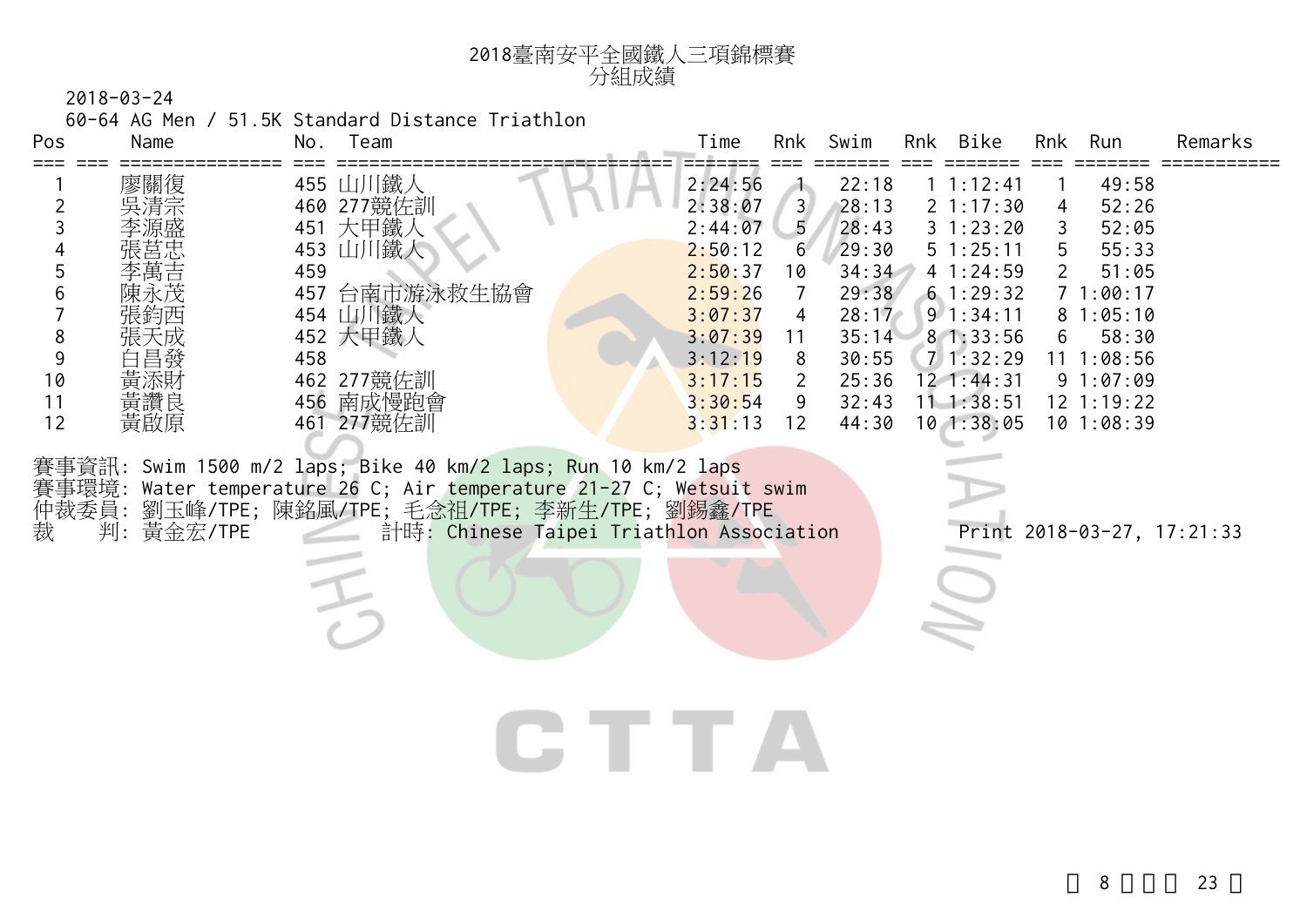

55-59 AG Men / 51.5K Standard Distance Triathlon

| Pos        | Name    | No.<br>Team    | Time    | Rnk             | Swim  | Rnk | Bike            | Rnk | Run            | Remarks       |
|------------|---------|----------------|---------|-----------------|-------|-----|-----------------|-----|----------------|---------------|
| $===$      | 張榮川     | 418 山川鐵人       | 2:13:45 | $\sim$          | 23:47 |     | 11:07:35        | 2   | 42:24          |               |
|            | 王德譽     | 420 南投鐵人       | 2:15:43 | $\mathbf{1}$    | 23:42 |     | 21:07:50        | 3   | 44:12          |               |
|            | 黃明龍     | 430            | 2:16:28 | $\overline{3}$  | 24:15 |     | 4 1:12:17       |     | 39:57          |               |
|            | 張東隆     | 425 遠東新世紀風火輪   | 2:27:29 | 5.              | 25:37 |     | 71:15:55        | 4   | 45:59          |               |
| 5          | 盧法水     | 427 台灣大腳丫長跑協會  | 2:28:00 | 7               | 25:49 |     | $5 \t1:14:42$   | 6   | 47:30          |               |
| 6          | 范綱宏     | 435            | 2:30:39 | 10              | 27:41 |     | 61:15:21        |     | 47:39          |               |
|            | 傅沐墩     | 426 台灣大腳丫長跑協會  | 2:32:11 | 12              | 29:07 |     | $8 \t1:15:57$   | 5   | 47:09          |               |
| 8          | 張傳孝     | 442 277競佐訓     | 2:35:53 | 8               | 26:21 |     | $3 \t1:11:10$   | 16  | 58:22          |               |
| 9          | 黃中人     | 446 鐵人拔巴       | 2:38:52 | 13              | 29:10 |     | $11$ 1:20:04    | 8   | 49:39          |               |
| 10         | 陳冠惟     | 428            | 2:42:47 | 21              | 31:40 |     | $10$ 1:18:26    | 11  | 52:41          |               |
| 11         | 何興隆     | 431            | 2:42:48 | 22              | 32:25 |     | 91:16:53        | 14  | 53:32          |               |
| 12         | 林清萬     | 434            | 2:49:13 | 20              | 31:36 |     | $12$ $1:21:39$  | 15  | 55:58          |               |
| 13         | 周衍洲     | 鋭騎佰客鐵人隊<br>423 | 2:50:14 | 14              | 29:14 |     | $18$ 1:27:51    | 12  | 53:09          |               |
| 14         | 周銘倉     | 439 277競佐訓     | 2:52:32 | 23              | 33:31 |     | $17 \; 1:27:28$ | 9   | 51:34          |               |
| 15         | 黃宗(方方土) | 445 277競佐訓     | 2:53:21 | 11              | 28:11 |     | 14 1:24:43      | 18  | 1:00:28        |               |
| 16         | 林良泉     | 436            | 2:54:06 | 19              | 31:34 |     | 13 1:22:04      |     | 19 1:00:29     |               |
| 17         | 詹朝宗     | 421 樹林單車       | 2:55:22 | 25              | 35:28 |     | $16$ 1:26:39    | 13  | 53:16          |               |
| 18         | 王寶民     | 419 安農四健       | 2:59:14 | $6\phantom{1}6$ | 25:39 |     | 24 1:30:40      |     | 22 1:02:56     |               |
| 19         | 陳崇周     | 433            | 2:59:18 | 15              | 29:17 |     | 22 1:29:11      |     | 20 1:00:52     |               |
| 20         | 徐國進     | 438 277競佐訓     | 3:00:16 | 16              | 29:45 |     | 20 1:28:54      |     | $21 \t1:01:38$ |               |
| 21         | 張欽明     | 429            | 3:03:21 | 18              | 31:16 |     | $19$ 1:28:14    |     | 23 1:03:52     |               |
| 22         | 楊文卿     | 443 277競佐訓     | 3:11:52 | 28              | 38:50 |     | $15$ 1:26:31    |     | 24 1:06:32     |               |
| 23 $\star$ | 吳建民     | 432            | 3:12:51 | $\overline{4}$  | 25:21 |     | 28 1:55:10      | 10  | 52:21 爆胎       |               |
| 24         | 郭威利     | 444 277競佐訓     | 3:13:33 | 9               | 27:40 |     | 21 1:29:01      |     | 27 1:16:53     |               |
| 25         | 王進添     | 416 大甲鐵人       | 3:16:46 | 17              | 31:02 |     | 23 1:29:57      |     | 26 1:15:47     |               |
| 26         | 賴富海     | 422 桃園地政鐵人     | 3:34:28 | 26              | 35:37 |     | 27 1:50:07      |     | 25 1:08:45     |               |
| 27         | 王立石     | 277競佐訓<br>441  | 3:43:15 | 24              | 33:57 |     | $25 \t1:40:03$  |     | 28 1:29:15     |               |
|            | DSQ 吳豪俊 | 440 277競佐訓     |         | 27              | 38:13 |     | 26 1:43:20      | 17  |                | 58:27 BIKE無折返 |

賽事資訊: Swim 1500 m/2 laps; Bike 40 km/2 laps; Run 10 km/2 laps 賽事環境: Water temperature 26 C; Air temperature 21-27 C; Wetsuit swim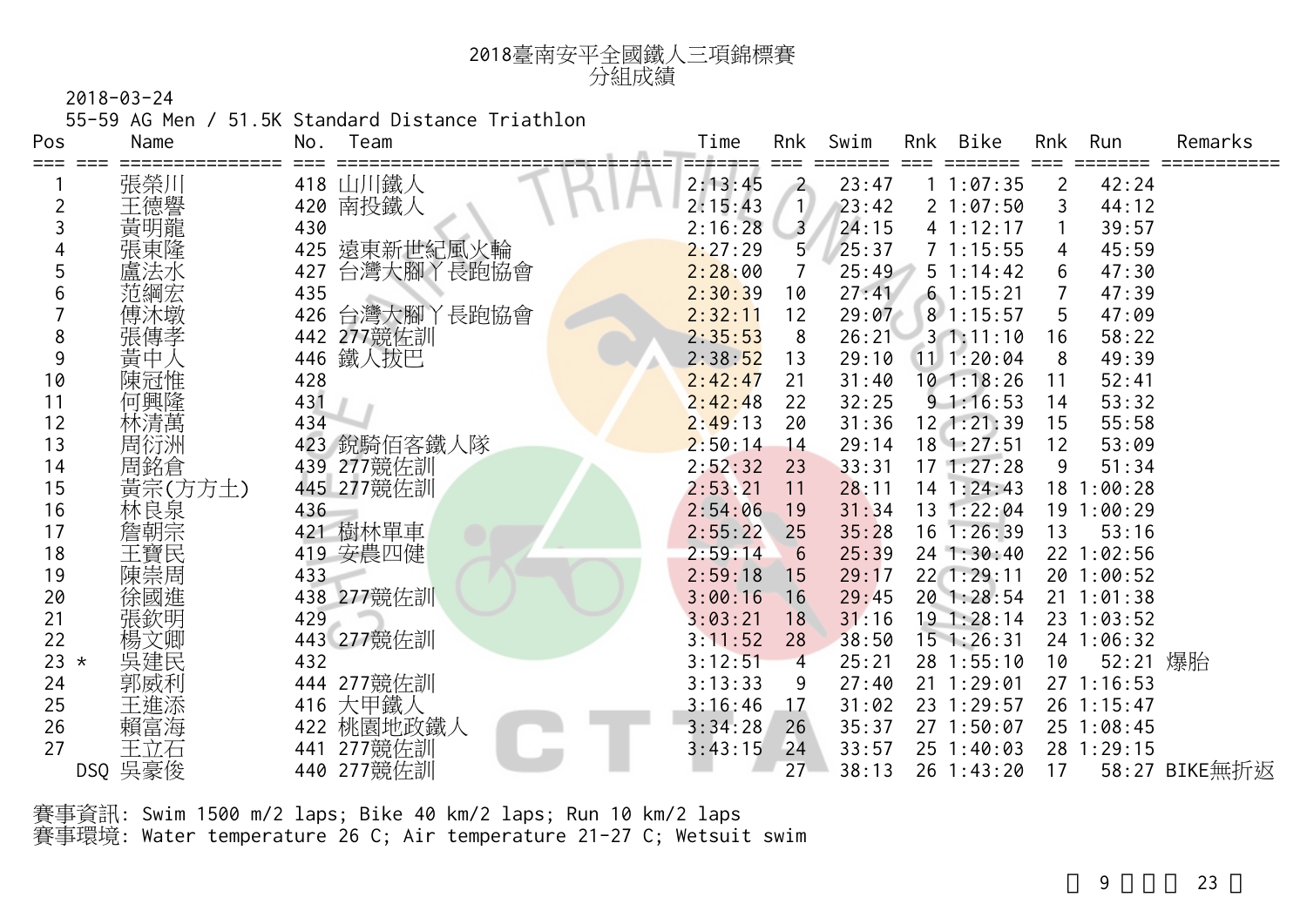

50-54 AG Men / 51.5K Standard Distance Triathlon

| Pos        | Name       | No. | Team       | Time<br>======= | Rnk             | Swim  | Rnk | Bike<br>⋍⋍⋍⋍⋍  | Rnk | Run            | Remarks |
|------------|------------|-----|------------|-----------------|-----------------|-------|-----|----------------|-----|----------------|---------|
| ≔≔≕        | 林文國        | 381 | 林家軍        | 2:09:59         | $\overline{2}$  | 20:53 |     | 31:09:23       |     | 39:45          |         |
| 2          | 簡芳省        |     | 387 南投鐵人   | 2:14:45         | $\vert$         | 20:52 |     | 41:10:40       | 3   | 43:14          |         |
| 3          | 自德<br>廖丿   | 388 | 南投鐵人       | 2:17:09         | $\overline{3}$  | 23:20 |     | 21:08:13       | 5   | 45:37          |         |
|            | 張<br>璁     | 405 |            | 2:19:20         | 15 <sup>°</sup> | 28:52 |     | 1 1:07:41      | 2   | 42:47          |         |
| 5          | 陳賁銓        |     | 382 大甲鐵人   | 2:25:51         | 12              | 27:28 |     | 71:15:03       | 4   | 43:22          |         |
| 6          | 劉柴閏        |     | 385 正昕鐵人   | 2:29:39         | 11              | 27:20 |     | 61:14:29       | 7   | 47:52          |         |
|            | Stan Chang | 400 |            | 2:30:57         | 14              | 28:00 |     | $5 \t1:11:15$  | 11  | 51:43          |         |
| 8          | 王成欽        | 390 | 報了就對       | 2:32:26         | 10              | 27:11 |     | 8 1:15:54      | 8   | 49:23          |         |
| 9          | 許適文        | 396 | 台南鐵人隊      | 2:33:29         | 13              | 27:32 |     | 91:16:07       | 9   | 49:51          |         |
| 10         | 林東河        | 401 |            | 2:37:10         | 19              | 29:48 |     | $10$ 1:16:16   | 10  | 51:07          |         |
| 11         | 簡瑞平        | 389 | 南投鐵人       | 2:38:20         | 6               | 25:10 |     | $11 \t1:18:36$ | 14  | 54:36          |         |
| 12         |            | 399 |            | 2:39:44         | 5               | 24:00 |     | 13 1:22:02     | 13  | 53:44          |         |
| 13         | 李清源        |     | 384 大甲鐵人   | 2:44:05         | 9               | 27:04 |     | $21 \t1:29:57$ | 6   | 47:06          |         |
| 14         |            |     | 413 南投鐵人   | 2:44:43         | $\overline{7}$  | 25:37 |     | 14 1:23:06     | 17  | 56:01          |         |
| 15         | 黃龍寶        |     | 409 277競佐訓 | 2:48:51         | 8               | 26:39 |     | $16$ 1:23:47   | 19  | 58:27          |         |
| 16         | 顏文男        | 406 |            | 2:49:51         | 20              | 29:49 |     | 171:24:24      | 15  | 55:39          |         |
| 17         | 游瑞欽        |     | 395 台南鐵人隊  | 2:50:00         | 18              | 29:18 |     | 15 1:23:41     | 18  | 57:02          |         |
| 18         | 黃松楨        | 404 |            | 2:59:44         | 21              | 29:59 |     | 181:26:39      |     | 26 1:03:07     |         |
| 19         | 劉育萍        |     | 392 樹林單車   | 2:59:58         | 25              | 31:31 |     | 19 1:28:07     |     | 23 1:00:22     |         |
| 20         | 陳正吉        |     | 412 南投鐵人   | 3:01:43         | 22              | 30:02 |     | $12$ $1:21:40$ |     | 29 1:10:02     |         |
| 21         | 謝文明        | 407 |            | 3:02:03         | 27              | 32:28 |     | 30 1:36:43     | 12  | 52:53          |         |
| 22         | 曾瑞祥        |     | 393 樹林單車   | 3:03:43         | 28              | 33:19 |     | 28 1:34:38     | 16  | 55:47          |         |
| 23         | 陳岳齡        | 402 |            | 3:04:07         | 26              | 32:04 |     | 23 1:32:31     | 22  | 59:33          |         |
| 24         | 王啟岳        | 408 | 277競佐訓     | 3:04:13         | 23              | 30:46 |     | 26 1:32:58     |     | 24 1:00:30     |         |
| 25 $\star$ | 楊志成        |     | 410 277競佐訓 | 3:05:49         | 31              | 36:42 |     | 20 1:29:53     | 20  | 59:15          |         |
| 26         | 葉國洲        | 411 | 277競佐訓     | 3:08:11         | 29              | 33:21 |     | 29 1:35:30     | 21  | 59:21          |         |
| 27         | 蘇昭寶        | 386 | 安農四健       | 3:08:14         | 16              | 29:12 |     | 24 1:32:45     |     | 271:06:18      |         |
| 28         | 陳俊良        | 391 | 嘉義鐵人       | 3:09:20         | 17              | 29:15 |     | 25 1:32:48     |     | 28 1:07:18     |         |
| 29         | 柯泰山        | 383 | 大甲鐵人       | 3:15:51         | 4               | 23:42 |     | $22$ 1:31:43   |     | $31 \t1:20:28$ |         |
| 30         | 陳勝雄        | 397 | 南成慢跑會      | 3:16:05         | 24              | 31:17 |     | 271:34:10      |     | 301:10:39      |         |
| 31         | 柯俊宏        |     | 398 桃園地政鐵人 | 3:20:39         | 30              | 35:37 |     | $31 \t1:42:43$ |     | 25 1:02:19     |         |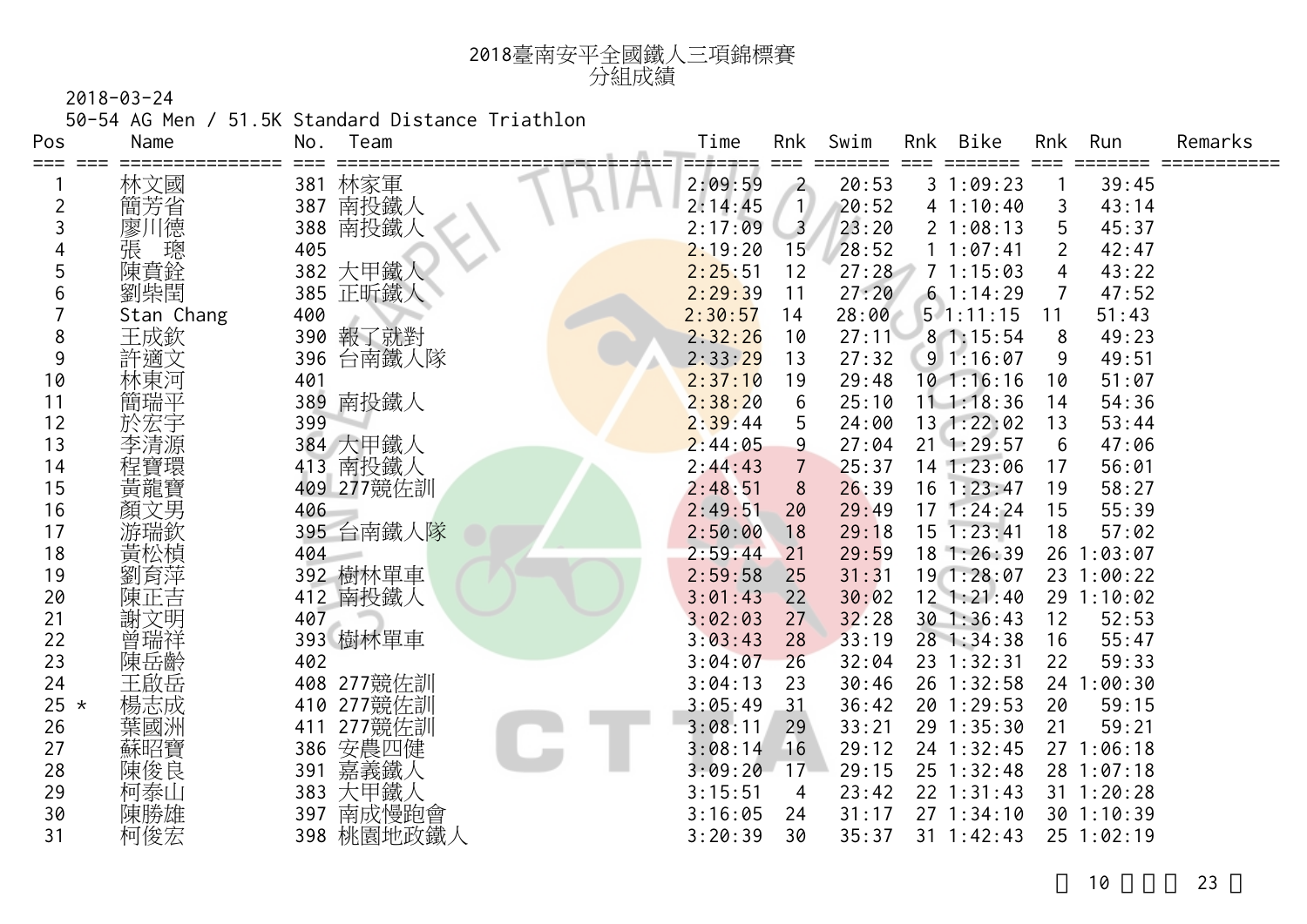

45-49 AG Men / 51.5K Standard Distance Triathlon

| Pos      | Name     | No.        | Team                                   | Time    | Rnk                      | Swim  | Rnk | Bike           | Rnk            | Run        | Remarks |
|----------|----------|------------|----------------------------------------|---------|--------------------------|-------|-----|----------------|----------------|------------|---------|
|          | 廖冠至      | 343        | 博克多鐵人隊                                 | 2:09:16 | $\mathbf{2}$             | 22:02 |     | 11:06:59       | 2              | 40:16      |         |
|          | 莊順發      | 344        | 銳騎佰客鐵人隊                                | 2:13:16 | 3 <sup>l</sup>           | 23:52 |     | 31:10:28       | $\mathbf{1}$   | 38:57      |         |
| 3        | 吳振東      | 346        | 台灣大腳丫長跑協會                              | 2:16:46 | 6                        | 25:36 |     | 21:10:03       | 3              | 41:09      |         |
|          |          | 329        | 鐵人拔巴                                   | 2:22:43 | 5 <sup>7</sup>           | 25:18 |     | 71:14:47       | 5              | 42:39      |         |
| 5        |          | 345        | 銳騎佰客鐵人隊                                | 2:25:56 | 10                       | 26:35 |     | 41:12:44       | 9              | 46:38      |         |
| 6        | 林盟純      | 378        | 銳騎佰客鐵人隊<br>桃園市體育會鐵人三項 <mark>委員會</mark> | 2:27:46 | 15                       | 28:24 |     | 51:14:03       | 6              | 45:19      |         |
|          | 吳技陵      | 351        |                                        | 2:28:14 | $\overline{\phantom{a}}$ | 19:36 |     | $12$ 1:19:39   | 11             | 49:00      |         |
| 8        | 李怡寧      | 377        | 鐵人拔巴                                   | 2:29:01 | 17                       | 28:29 |     | 81:14:48       | $\overline{7}$ | 45:45      |         |
| 9        | 勒卡爾.撒里朋岸 | 354        |                                        | 2:30:05 | $\overline{7}$           | 25:59 |     | 101:17:49      | 8              | 46:17      |         |
| 10       | 陳燦榮      |            | 375 南投鐵人                               | 2:32:33 | 29                       | 32:13 |     | $11 \t1:18:07$ | 4              | 42:15      |         |
| 11       | 陳信宏      |            | 342 台南鐵人隊                              | 2:34:35 | 19                       | 28:53 |     | 91:14:58       | 13             | 50:45      |         |
| 12       | 吳百騏      |            | 369 277競佐訓                             | 2:37:26 | 24                       | 30:09 |     | 13 1:19:51     | 10             | 47:26      |         |
| 13       | 黃聖安      |            | 347 台灣大腳丫長跑協會                          | 2:39:19 | 16                       | 28:25 |     | 61:14:39       | 22             | 56:17      |         |
| 14       | 梁文鐘      |            | 339 正昕鐵人                               | 2:44:50 | 11                       | 27:13 |     | $21 \t1:26:17$ | 15             | 51:21      |         |
| 15       | 范國揚      |            | 348 台灣大腳丫長跑協會                          | 2:46:31 | 8                        | 26:12 |     | $15$ $1:20:58$ | 28             | 59:22      |         |
| 16       | 林卓郎      |            | 337 鐵腿幫                                | 2:46:55 | 23                       | 29:35 |     | $16$ 1:21:29   | 20             | 55:53      |         |
| 17       | 胡宏隆      | 355        |                                        | 2:49:19 | 25                       | 30:15 |     | 22 1:27:28     | 16             | 51:38      |         |
| 18       | 江國財      |            | 340 報了就對                               | 2:49:23 | 13                       | 28:02 |     | 251:30:13      | 14             | 51:10      |         |
| 19       | 孟繁勳      | 353        |                                        | 2:49:40 | 14                       | 28:08 |     | $19$ 1:25:23   | 21             | 56:10      |         |
| 20       | 文忠<br>廖  | 374        | 南投鐵人                                   | 2:51:18 | $\overline{4}$           | 25:14 |     | 14 1:20:29     | 30             | 1:05:35    |         |
| 21       | 林思學      | 359        |                                        | 2:51:33 | 22                       | 29:09 |     | 20 1:25:26     | 23             | 56:59      |         |
| 22       | 陳正益      | 358        |                                        | 2:54:46 | 31                       | 32:56 |     | 24 1:29:56     | 17             | 51:55      |         |
| 23       | 陳大華      | 376        | 南投鐵人                                   | 2:55:39 | 20                       | 28:57 |     | 18 1:24:56     |                | 29 1:01:48 |         |
| 24       | 陳奕璋      | 361        |                                        | 2:56:02 | 21                       | 28:59 |     | 29 1:33:34     | 18             | 53:30      |         |
| 25       | 郭進明      | 341        | 台南鐵人隊                                  | 2:59:48 | 30                       | 32:37 |     | 28 1:33:11     | 19             | 54:02      |         |
| 26       | 吳志弘      | 367        | 277競佐訓                                 | 3:00:12 | 35 <sup>°</sup>          | 34:51 |     | 31 1:35:29     | 12             | 49:54      |         |
| 27       | 胡清智      | 371<br>364 | 277競佐訓                                 | 3:02:02 | 18                       | 28:52 |     | $17 \t1:24:48$ |                | 32 1:08:23 |         |
| 28       | 林揚智      |            |                                        | 3:07:01 | 27                       | 31:42 |     | 33 1:37:56     | 24             | 57:25      |         |
| 29       | 劉震邦      | 338        | 大甲鐵人                                   | 3:09:49 | 9                        | 26:34 |     | $36 \t1:44:13$ | 27             | 59:03      |         |
| 30<br>31 | 李庭毓      | 352        |                                        | 3:10:04 | 12                       | 27:46 |     | $35$ 1:43:43   | 25             | 58:36      |         |
|          | 程善浩      |            | 350 桃園市體育會鐵人三項委員會                      | 3:11:17 | 32                       | 33:10 |     | 23 1:29:39     |                | 33 1:08:29 |         |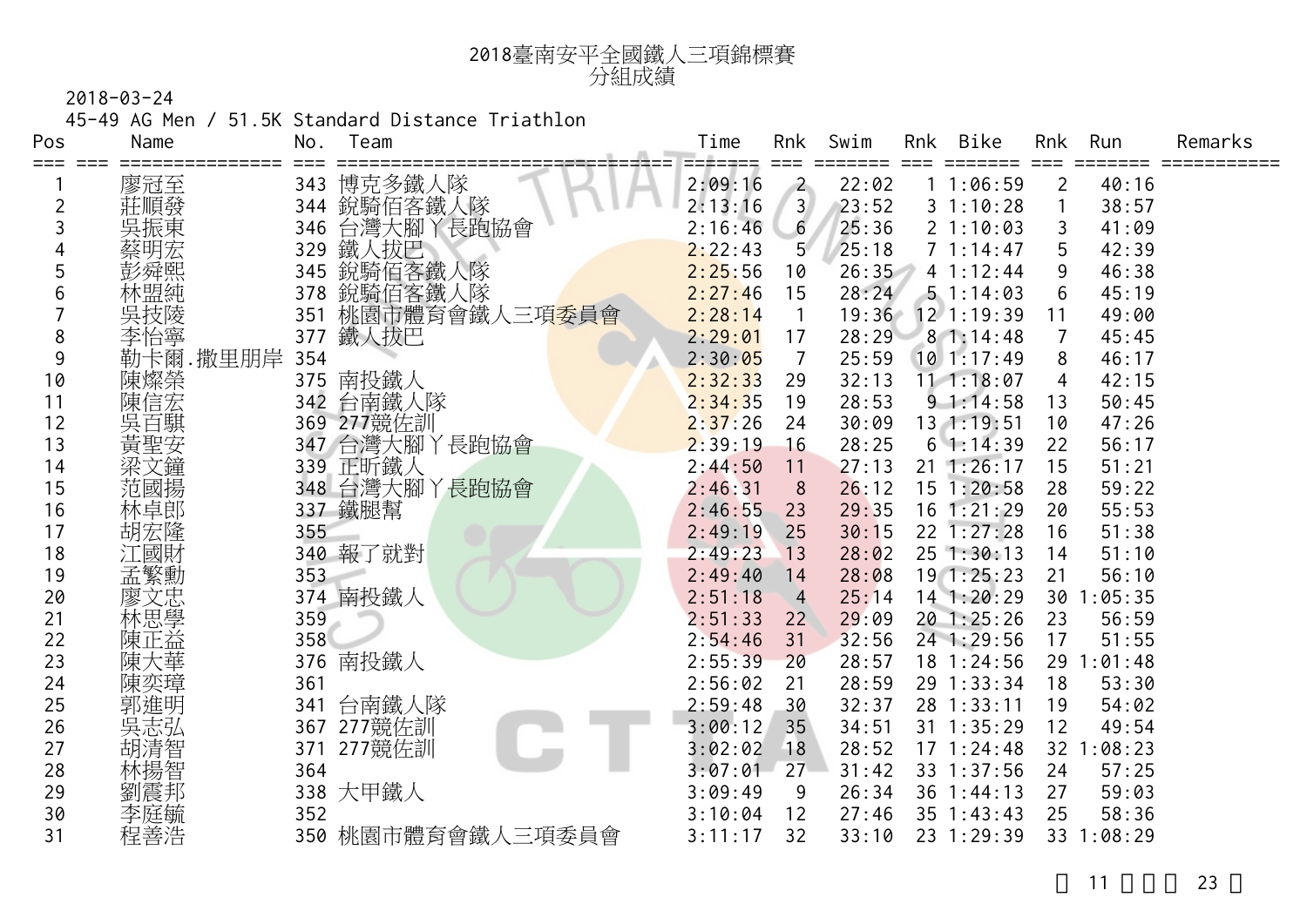| 王民旭<br>32<br>33<br>34<br>35<br>湯正睦<br>36<br>高一凡<br>王裕弘<br>37<br>胡家瑞<br>38 | 373 277競佐訓<br>372 277競佐訓<br>366 277競佐訓<br>365<br>336 K15<br>356<br>357                                                                                                                            | 3:15:31<br>38<br>3:15:47<br>34<br>3:20:27<br>26<br>3:22:06<br>36<br>3:22:27<br>33<br>3:35:02<br>28<br>3:44:31<br>37 | 41:47<br>34:26<br>31:04<br>35:14<br>33:30<br>32:05<br>36:15 | $30$ 1:35:05<br>27 1:32:38<br>26 1:31:37<br>32 1:37:15<br>34 1:38:42<br>37 1:54:45<br>38 1:57:23 | 58:39<br>26<br>34 1:08:45<br>38 1:17:47<br>35 1:09:38<br>36 1:10:15<br>$31 \t1:08:13$<br>37 1:10:54 |  |
|---------------------------------------------------------------------------|---------------------------------------------------------------------------------------------------------------------------------------------------------------------------------------------------|---------------------------------------------------------------------------------------------------------------------|-------------------------------------------------------------|--------------------------------------------------------------------------------------------------|-----------------------------------------------------------------------------------------------------|--|
| 仲裁委員:<br>裁<br>判: 黃金宏/TPE                                                  | 賽事資訊: Swim 1500 m/2 laps; Bike 40 km/2 laps; Run 10 km/2 laps<br>事環境: Water temperature 26 C; Air temperature 21-27 C; Wetsuit swim<br>劉玉峰/TPE; 陳銘風/TPE; 毛念祖/TPE; 李新生 <mark>/TPE; 劉錫</mark> 鑫/TPE | 計時: Chinese Taipei Triathlon Association                                                                            |                                                             |                                                                                                  | Print 2018-03-27, 17:21:33                                                                          |  |
|                                                                           |                                                                                                                                                                                                   |                                                                                                                     |                                                             |                                                                                                  |                                                                                                     |  |
|                                                                           |                                                                                                                                                                                                   |                                                                                                                     |                                                             | $\equiv$                                                                                         |                                                                                                     |  |
|                                                                           |                                                                                                                                                                                                   | CTTA                                                                                                                |                                                             |                                                                                                  |                                                                                                     |  |
|                                                                           |                                                                                                                                                                                                   |                                                                                                                     |                                                             |                                                                                                  |                                                                                                     |  |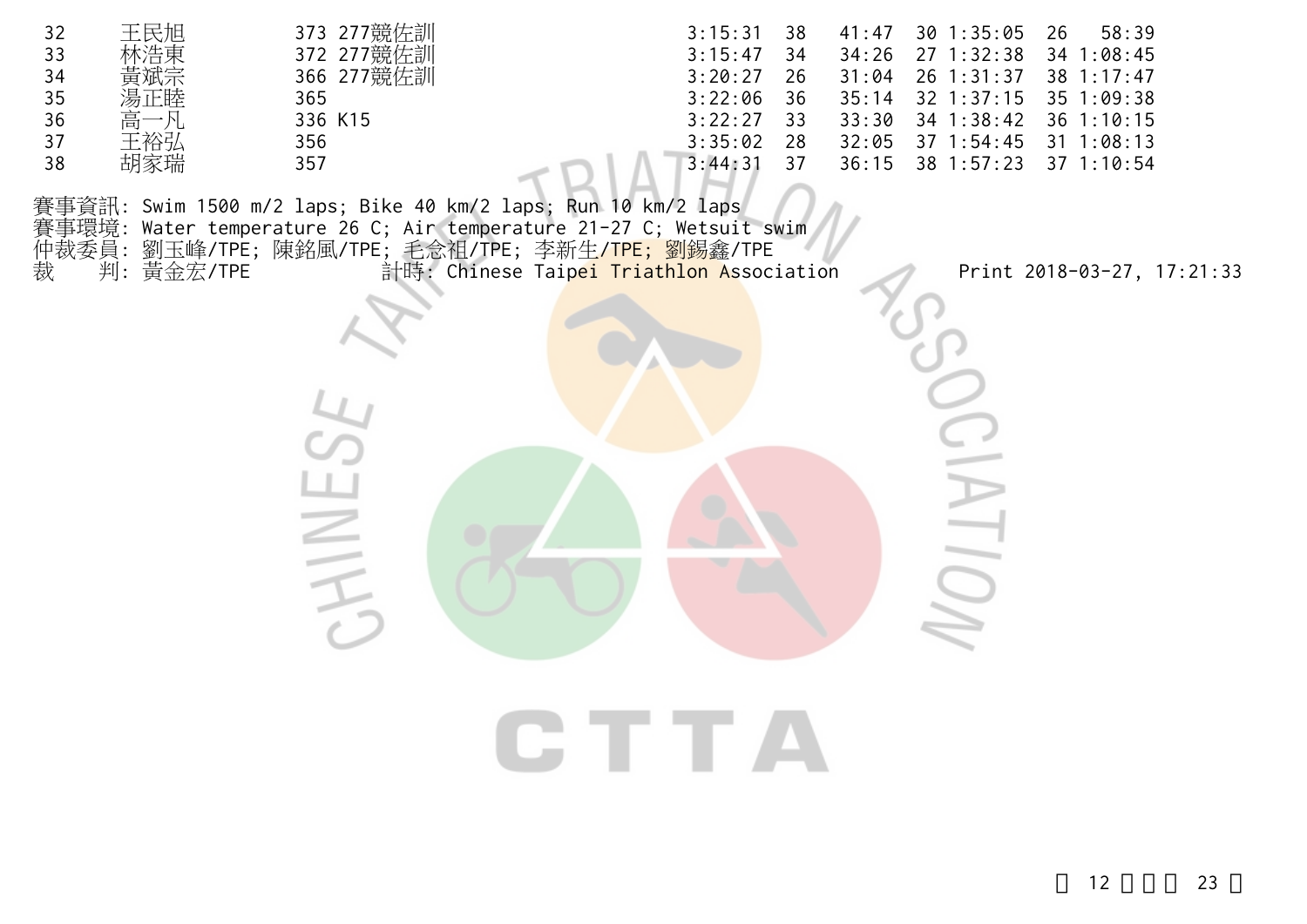

40-44 AG Men / 51.5K Standard Distance Triathlon

| Pos<br>=== === | Name         | No. | Team        | Time         | Rnk              | Swim  | Rnk | Bike           | Rnk            | Run      | Remarks |
|----------------|--------------|-----|-------------|--------------|------------------|-------|-----|----------------|----------------|----------|---------|
|                | 林國良          |     | 289 臺中市神圳國中 | 2:12:15      | 木                | 19:19 |     | 31:08:55       | 3              | 44:02    |         |
| 2              | 胡凱華          |     | 280 台南鐵人隊   | 2:14:42      | $6 \overline{6}$ | 24:24 |     | 21:07:45       | $\mathbf{1}$   | 42:35    |         |
| 3              | 吳志聖          |     | 283 山大王鐵人隊  | 2:18:43      | 8                | 24:32 |     | 41:09:22       | 5              | 44:51    |         |
| 4              | Neil Barrett |     | 394 台南鐵人隊   | 2:20:49      | $7^{\circ}$      | 24:31 |     | 61:11:33       | 4              | 44:45    |         |
| 5              | 郭名洲          |     | 286 山大王鐵人隊  | 2:22:36      | 4                | 22:50 |     | 91:14:12       | 7              | 45:35    |         |
| 6              | 季馬修-MAT      | 293 |             | 2:22:49      | 3                | 22:07 |     | $5 \t1:11:33$  | 9              | 49:10    |         |
|                | 陳英傑          | 292 |             | 2:23:59      | 41               | 31:24 |     | 1 1:07:31      | 6              | 45:05    |         |
| 8              | 陳泰璋          |     | 315 277競佐訓  | 2:26:37      | 2                | 21:47 |     | 71:11:54       | 22             | 52:57    |         |
| 9              | 李夏新          | 282 | 百鐵挑戰隊       | 2:29:02      | 13               | 27:23 |     | 131:17:57      | $\overline{2}$ | 43:43    |         |
| 10             | 陳建良          | 334 |             | 2:29:58      | 11               | 26:11 |     | $10$ 1:16:11   | 8              | 47:37    |         |
| 11             | 桑全賢          | 297 |             | 2:30:25      | 16               | 27:47 |     | 81:12:51       | 10             | 49:49    |         |
| 12             | 蔡兆原          | 279 | 台南鐵人隊       | 2:37:30      | 5                | 23:23 |     | $16$ 1:18:54   | 27             | 55:15    |         |
| 13             | 何立德          |     | 278 舔人三下    | 2:38:14      | 10               | 25:40 |     | 22 1:20:24     | 18             | 52:11    |         |
| 14             | 許瑞峰          | 311 | 277競佐訓      | 2:39:08      | 24               | 28:55 |     | 201:20:16      | 11             | 49:58    |         |
| 15             | 呂啟帆          |     | 330 鐵人拔巴    | 2:39:59      | 21               | 28:44 |     | $12$ 1:16:38   | 26             | 54:38    |         |
| 16             | 張集忠          |     | 318 277競佐訓  | 2:40:05      | 17               | 27:55 |     | 18 1:19:19     | 21             | 52:52    |         |
| 17             | 陳玄明          |     | 324 277競佐訓  | 2:40:26      | 29               | 29:39 |     | 171:19:17      | 14             | 51:31    |         |
| 18             | 藍明乾          |     | 291 銳騎佰客鐵人隊 | 2:43:38      | 48               | 32:58 |     | $15$ 1:18:44   | 15             | 51:57    |         |
| 19             | 林定威          |     | 284 山大王鐵人隊  | 2:44:08      | 14               | 27:27 |     | 24 1:22:16     | 25             | 54:27    |         |
| 20             | 陳懋國          |     | 314 277競佐訓  | 2:45:51      | 42               | 31:25 |     | 34 1:24:02     | 12             | 50:25    |         |
| 21             | 蕭伯卓          |     | 309 277競佐訓  | 2:45:53      | 57               | 35:06 |     | 14 1:18:39     | 17             | 52:10    |         |
| 22             | 柯耿裕          |     | 327 南投鐵人    | 2:46:17      | 49               | 33:11 |     | $27 \t1:22:32$ | 13             | 50:35    |         |
| 23             | 耿志強          |     | 310 277競佐訓  | 2:46:38      | 39               | 31:00 |     | 11 1:16:14     | 38             | 59:25    |         |
| 24             | 呂東泰          |     | 276 正昕鐵人    | 2:46:50      | 9                | 25:19 |     | $31$ $1:23:31$ | 33             | 58:00    |         |
| 25             | 黃興貴          |     | 320 277競佐訓  | 2:47:14      | 40               | 31:03 |     | 28 1:23:01     | 23             | 53:11    |         |
| 26             | 蘇榮得          |     | 312 277競佐訓  | 2:49:49      | 20               | 28:06 |     | 29 1:23:18     | 35             | 58:26    |         |
| 27             | 蕭永昌          | 277 | 嘉義鐵人        | 2:51:33      | 46               | 32:27 |     | 26 1:22:31     | 30             | 56:36    |         |
| 28             | 董天文          |     | 541 277競佐訓  | $2:51:34$ 45 |                  | 31:51 |     | 41 1:27:11     | 19             | 52:32 浮標 |         |
| 29             | 林朝森          | 328 | 南投鐵人        | 2:51:40      | 27               | 29:25 |     | 32 1:23:34     | 36             | 58:43    |         |
| 30             | 陳俊欽          | 305 |             | 2:52:46      | 25               | 29:19 |     | 191:20:10      | 45             | 1:03:19  |         |
| 31             | 羅偉中          |     | 285 山大王鐵人隊  | 2:52:56      | 31               | 30:05 |     | 33 1:23:43     | 37             | 59:09    |         |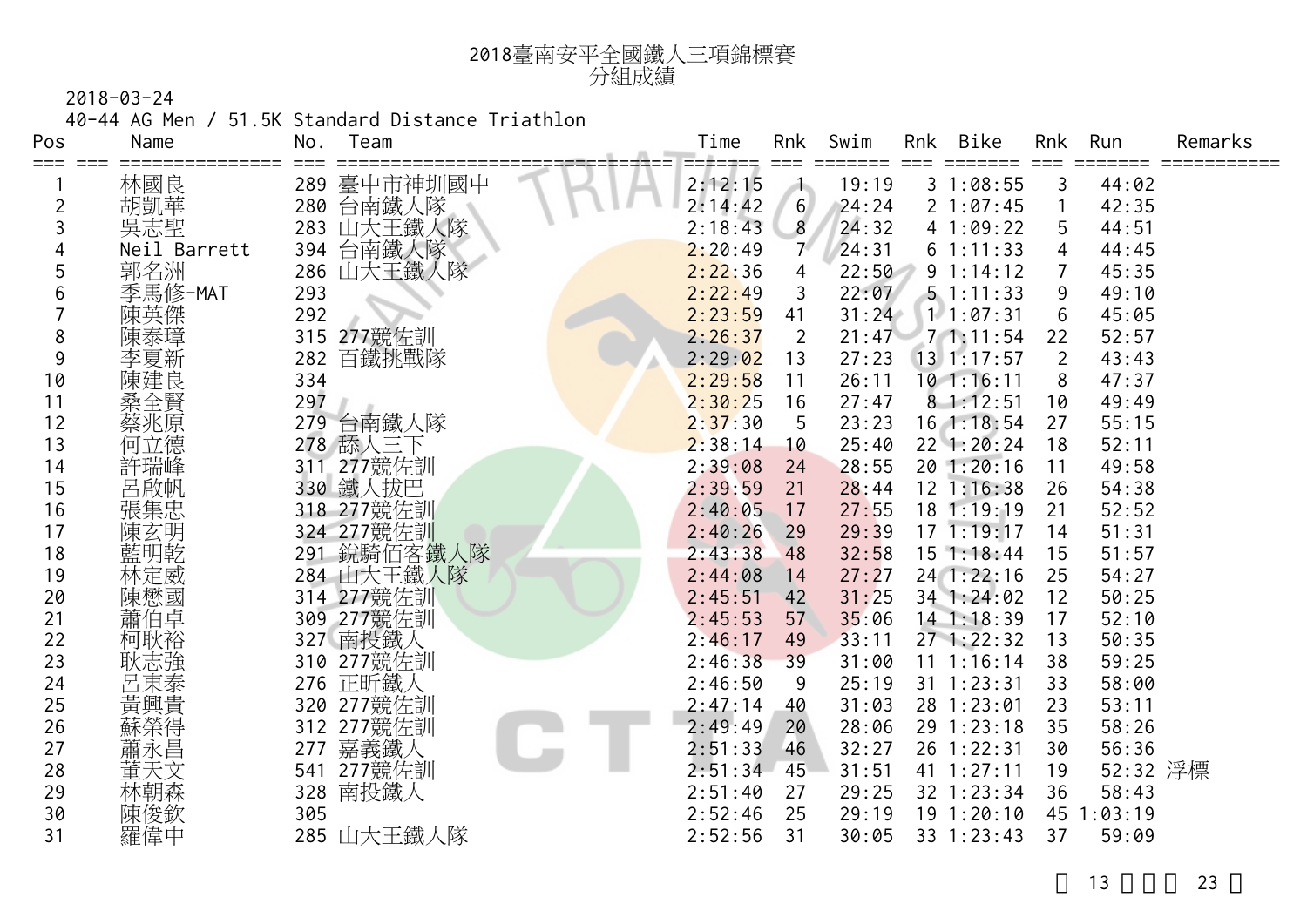| 32 | 陳慶忠     | 298            | 2:55:44 | 36 | 30:48 | 23 1:20:44     | 46 1:04:13     |
|----|---------|----------------|---------|----|-------|----------------|----------------|
| 33 | 蘇鴻羽     | 303            | 2:59:02 | 37 | 30:52 | 46 1:29:50     | 58:22<br>34    |
| 34 | 國宏<br>廖 | 博克多鐵人隊<br>288  | 2:59:05 | 55 | 34:54 | 50 1:31:22     | 20<br>52:50    |
| 35 | 林聯昇     | 277競佐訓<br>307  | 2:59:23 | 43 | 31:28 | 52 1:31:58     | 55:58<br>28    |
| 36 | 李金樹     | 308 277競佐訓     | 3:00:12 | 12 | 27:01 | 53 1:32:32     | 40 1:00:40     |
| 37 | 陳彥良     | 醫護鐵人<br>333    | 3:00:49 | 32 | 30:24 | 30 1:23:21     | 50 1:07:06     |
| 38 | 陳源嶂     | 大甲鐵人<br>274    | 3:01:04 | 54 | 34:35 | 44 1:29:08     | 31<br>57:22    |
| 39 |         | 300            | 3:01:17 | 53 | 34:33 | $21 \t1:20:18$ | 47 1:06:27     |
| 40 | 盧英俊     | 鐵人拔巴<br>331    | 3:01:40 | 65 | 41:28 | 43 1:28:08     | 16<br>52:05    |
| 41 | 陳國豐     | 277競佐訓<br>313  | 3:02:47 | 33 | 30:27 | 54 1:32:47     | 39<br>59:34    |
| 42 |         | 台南鐵人隊<br>281   | 3:03:55 | 50 | 33:19 | 25 1:22:26     | 53 1:08:11     |
| 43 |         | 540 277競佐訓     | 3:03:57 | 64 | 39:27 | 48 1:30:58     | 53:33 浮標<br>24 |
| 44 |         | 銳騎佰客鐵人隊<br>290 | 3:04:26 | 22 | 28:54 | 42 1:27:49     | 52 1:07:44     |
| 45 |         | 275 正昕鐵人       | 3:04:37 | 15 | 27:33 | 56 1:34:30     | 44 1:02:35     |
| 46 |         | 302            | 3:06:22 | 35 | 30:42 | 571:34:32      | 41 1:01:08     |
| 47 | 柯耿      | 南投鐵人<br>326    | 3:06:29 | 19 | 28:00 | 47 1:30:06     | 54 1:08:24     |
| 48 |         | 277競佐訓<br>317  | 3:07:07 | 23 | 28:54 | 45 1:29:21     | 55 1:08:53     |
| 49 |         | 295            | 3:07:55 | 28 | 29:37 | 49 1:31:20     | 49 1:06:58     |
| 50 | 邱麒華     | 醫護鐵人<br>332    | 3:08:48 | 18 | 27:58 | $51$ $1:31:23$ | 56 1:09:29     |
| 51 | 莊家昇     | 321 277競佐訓     | 3:09:23 | 56 | 34:57 | 62 1:37:59     | 56:28<br>29    |
| 52 | 游嘉沂     | 272 K15        | 3:09:41 | 60 | 36:28 | 40 1:26:44     | 48 1:06:30     |
| 53 |         | 306 277競佐訓     | 3:10:00 | 62 | 36:55 | 58 1:35:24     | 32<br>57:42    |
| 54 |         | 322 277競佐訓     | 3:10:46 | 26 | 29:19 | 39 1:25:55     | 63 1:15:34     |
| 55 | 薛光榮     | 323 277競佐訓     | 3:10:46 | 38 | 30:57 | 37 1:25:21     | 62 1:14:29     |
| 56 |         | 316 277競佐訓     | 3:11:57 | 59 | 36:24 | 55 1:33:47     | 43 1:01:47     |
| 57 | 王樹勛     | 319 277競佐訓     | 3:12:30 | 63 | 37:10 | 35 1:25:08     | 58 1:10:14     |
| 58 | 陳俊宏     | 273 K15        | 3:16:20 | 52 | 34:15 | 38 1:25:53     | 65 1:16:13     |
| 59 |         | 299            | 3:19:48 | 61 | 36:48 | 59 1:35:26     | 51 1:07:35     |
| 60 | 高正禮     | 325 277競佐訓     | 3:20:46 | 67 | 45:26 | 36 1:25:13     | 571:10:08      |
| 61 | 楊達文     | 271 K15        | 3:21:06 | 47 | 32:54 | 61 1:37:46     | 59 1:10:27     |
| 62 |         | 山大王鐵人隊<br>287  | 3:22:28 | 58 | 35:47 | 66 1:45:12     | 42 1:01:30     |
| 63 |         | 304            | 3:27:58 | 34 | 30:38 | 60 1:36:43     | 66 1:20:38     |
| 64 | 林宗興     | 301            | 3:29:34 | 51 | 33:30 | 63 1:42:31     | 60 1:13:34     |
| 65 |         | 296            | 3:30:50 | 44 | 31:43 | 65 1:44:47     | $61$ 1:14:21   |
| 66 |         | 294            | 3:36:22 | 30 | 29:41 | 64 1:42:39     | $67$ 1:24:03   |
| 67 | 張志龍     | 542 277競佐訓     | 3:44:19 | 66 | 41:31 | 67 1:46:47     | 64 1:16:02 浮標  |

賽事資訊: Swim 1500 m/2 laps; Bike 40 km/2 laps; Run 10 km/2 laps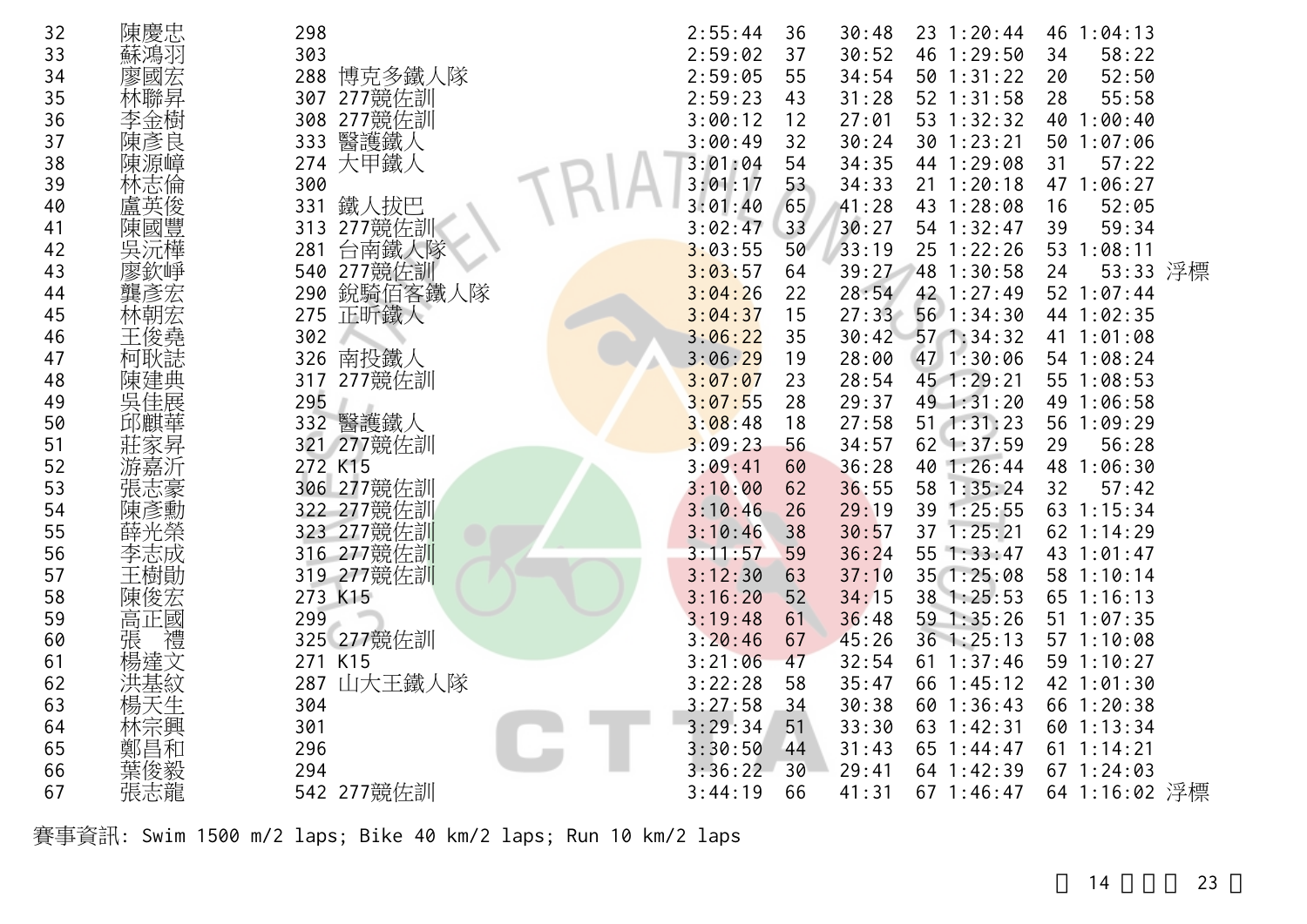

35-39 AG Men / 51.5K Standard Distance Triathlon

| Pos | Name     | No.              | Team              | Time    | Rnk          | Swim  | Rnk | Bike           | Rnk            | Run   | Remarks |
|-----|----------|------------------|-------------------|---------|--------------|-------|-----|----------------|----------------|-------|---------|
| === | 李育仁      |                  | 235 國泰產險鐵人隊       | 2:01:44 | $\mathbf{2}$ | 20:44 |     | 21:03:50       |                | 37:11 |         |
| 2   | 張景翔      |                  | 245 ZIV運動眼鏡       | 2:03:55 | 3            | 20:45 |     | 31:05:13       | $\overline{2}$ | 37:59 |         |
| 3   | 游承翰      | 253              |                   | 2:05:56 | Æ            | 19:15 |     | 41:06:56       | 3              | 39:46 |         |
|     | 高台榮      | 236              | 國泰產險鐵人隊           | 2:13:09 | $5^{\circ}$  | 21:42 |     | 51:09:06       | 5              | 42:22 |         |
| 5   | 魏久杰      | 240              |                   | 2:18:21 | 7            | 24:09 |     | 61:10:13       | 9              | 43:59 |         |
| 6   | 蔡穎杰      | 225              | 鐵人部隊              | 2:19:26 | 4            | 21:01 |     | 11.1:12:42     | 12             | 45:44 |         |
|     | 彭子巡      | 214              | 林家軍               | 2:21:04 | 11           | 25:33 |     | 91:12:09       | 8              | 43:23 |         |
| 8   | .<br>楊金龍 | 232              | 博克多鐵人隊            | 2:23:12 | 18           | 27:22 |     | $12$ 1:13:13   | 6              | 42:37 |         |
| 9   | 陳文祥      |                  | 259 277競佐訓        | 2:23:29 | 12           | 25:44 |     | $10$ 1:12:28   | 11             | 45:18 |         |
| 10  | 達卡鬧      | 243              |                   | 2:23:34 | 16           | 27:18 |     | 81:11:47       | 10             | 44:30 |         |
| 11  | 葉政佑      |                  | 223 舔人三下          | 2:24:53 | 14           | 26:54 |     | $15$ 1:15:20   | 7              | 42:40 |         |
| 12  | 林益全      |                  | 220 山川鐵人          | 2:29:01 | 10           | 25:19 |     | $16$ 1:15:21   | 14             | 48:22 |         |
| 13  | 林義雄      | 270              |                   | 2:29:11 | 22           | 28:36 |     | 71:11:31       | 15             | 49:05 |         |
| 14  | 陳宗麟      | 242              |                   | 2:33:06 | 13           | 26:00 |     | $18$ 1:17:29   | 17             | 49:38 |         |
| 15  | 王文峰      |                  | 269 醫護鐵人          | 2:34:47 | 6            | 22:35 |     | $13 \t1:13:21$ | 35             | 58:52 |         |
| 16  | 馮趙祥      |                  | 257 277競佐訓        | 2:34:51 | 31           | 30:15 |     | 171:16:21      | 13             | 48:16 |         |
| 17  | 邱基峰      |                  | 231 百鐵挑戰隊         | 2:36:00 | 19           | 27:23 |     | $21 \t1:18:37$ | 22             | 50:02 |         |
| 18  | 游富勝      |                  | 221 正昕鐵人          | 2:36:34 | 21           | 28:08 |     | $22 \t1:18:45$ | 18             | 49:42 |         |
| 19  | 二余)凱勝    |                  | 263 277 競佐訓       | 2:37:00 | 8            | 24:36 |     | 28 1:21:58     | 23             | 50:27 |         |
| 20  | 蕭銘賢      |                  | 265 277 競佐訓       | 2:39:06 | 38           | 31:35 |     | 191:17:48      | 20             | 49:45 |         |
| 21  | 林育詩      | $25\overline{2}$ |                   | 2:39:20 | 17           | 27:22 |     | $25 \t1:19:23$ | 25             | 52:37 |         |
| 22  | 吳銘政      |                  | 226 鐵人部隊          | 2:39:25 | 37           | 31:13 |     | $14$ 1:14:43   | 27             | 53:30 |         |
| 23  | 鄭志勉      | 267              | 鐵人拔巴              | 2:39:54 | 9            | 25:01 |     | 26 1:20:01     | 31             | 54:53 |         |
| 24  | 唐義豐      | 268              | 醫護鐵人              | 2:40:07 | 15           | 27:13 |     | 20 1:18:05     | 30             | 54:50 |         |
| 25  | 劉育池      | 237              | 單位名稱七個字           | 2:42:34 | 20           | 27:43 |     | 34 1:24:58     | 21             | 49:54 |         |
| 26  | 謝桂彬      |                  | 234 博克多鐵人隊        | 2:44:33 | 47           | 35:45 |     | 23 1:19:07     | 19             | 49:42 |         |
| 27  | 蔡宗益      |                  | 218 鐵腿幫           | 2:45:40 | 29           | 29:48 |     | 24 1:19:09     | 33             | 56:43 |         |
| 28  | 吳祥生      | 227              | 台南鐵人隊             | 2:46:56 | $27 -$       | 29:30 |     | $31$ 1:23:02   | 29             | 54:25 |         |
| 29  |          | 247              |                   | 2:47:03 | 39           | 31:56 |     | 27 1:20:55     | 28             | 54:12 |         |
| 30  | 劉奇青      |                  | 213 林家軍           | 2:47:20 | 35           | 30:53 |     | 30 1:23:00     | 26             | 53:28 |         |
| 31  | 李孟堅      |                  | 212 SDSU IRON MAN | 2:47:46 | 24           | 28:55 |     | 37 1:26:22     | 24             | 52:30 |         |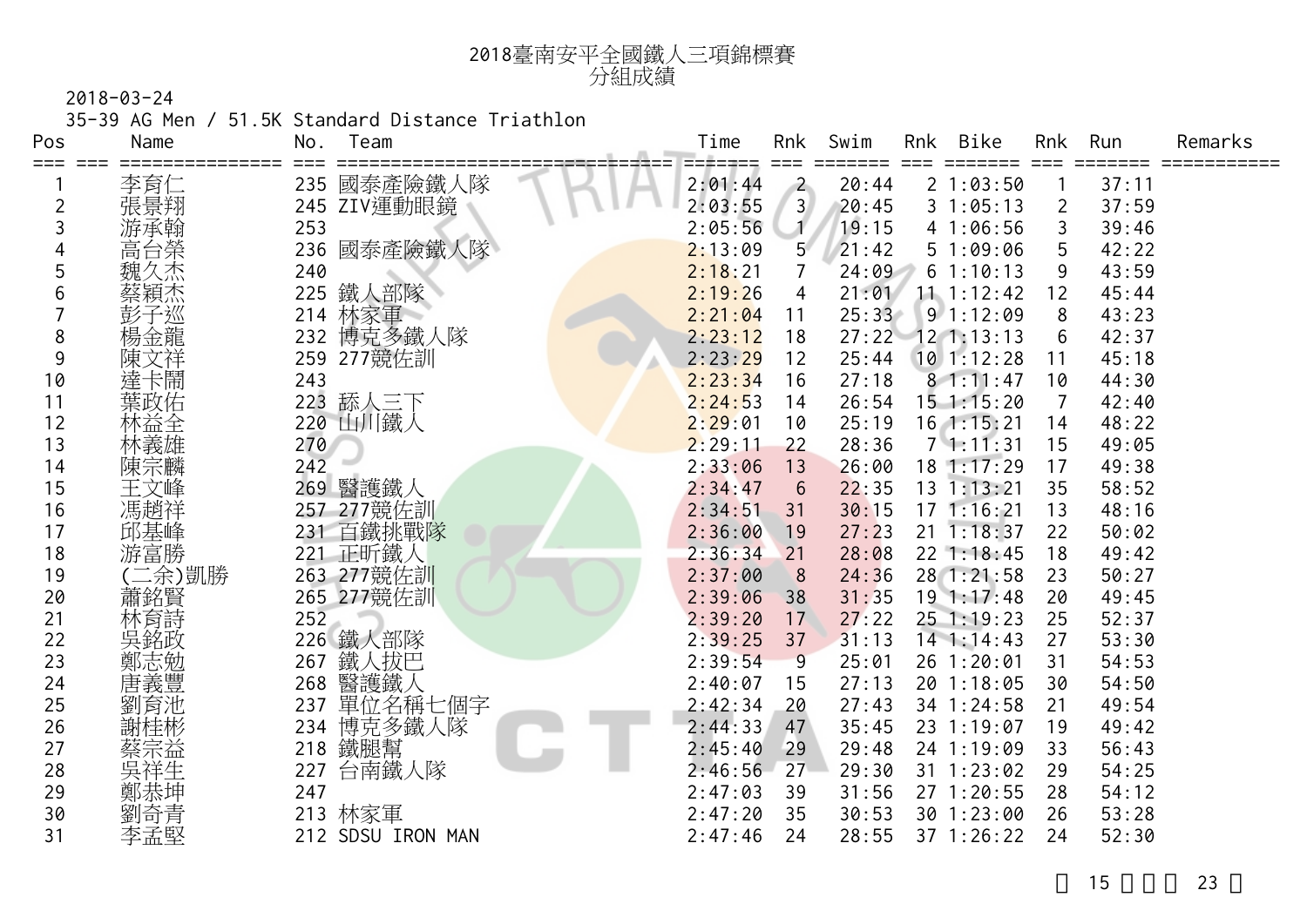| 馬俊輝<br>32             | 241           | 2:48:56<br>32 1:24:03<br>54:57<br>29:57<br>32<br>30   |
|-----------------------|---------------|-------------------------------------------------------|
| 游豐全<br>33             | 南投鐵人<br>266   | 2:51:58<br>29:26<br>29 1:22:36<br>59:57<br>26<br>36   |
| 王貫舟<br>34             | 216 噗嚨哄       | 2:52:08<br>38:19<br>33 1:24:41<br>49:09<br>53<br>16   |
| 曾偉誠<br>35             | 264 277 競佐訓   | 2:55:23<br>41 1:28:05<br>32<br>56:45<br>30:34<br>34   |
| 賴嘉勇<br>36             | 大甲鐵人<br>219   | 2:57:55<br>28<br>38 1:26:26<br>39 1:01:50<br>29:41    |
| 廖惇弘<br>37             | 哲哥真威<br>222   | 39 1:26:57<br>3:00:18<br>40<br>32:14<br>38 1:01:08    |
| 38                    | 277競佐訓<br>261 | 3:13:07<br>57<br>39:01<br>40 1:27:16<br>44 1:06:51    |
| )<br>吳尚彥<br>呂學昀<br>39 | 246           | 43<br>49 1:37:18<br>40 1:02:12<br>3:13:50<br>34:21    |
| 江緯倫<br>40             | 249           | 3:16:24<br>51<br>43 1:32:49<br>43 1:06:20<br>37:16    |
| 梁毅倫<br>41             | 537           | 46 1:09:55 浮標<br>3:16:31<br>32:59<br>45 1:33:38<br>41 |
| 陳信佑<br>42             | 277競佐訓<br>260 | 34:52<br>51 1:37:55<br>41 1:04:35<br>3:17:21<br>46    |
| 陳建州<br>43             | 噗嚨哄<br>217    | 3:18:12<br>36:02<br>35 1:25:15<br>52 1:16:56<br>49    |
| 劉炫佃<br>44             | 吉和愛素敏<br>230  | 50 1:37:35<br>3:18:55<br>36:40<br>42 1:04:41<br>50    |
| 45                    | 277競佐訓<br>258 | 3:19:33<br>30:36<br>36 1:25:33<br>58 1:23:25<br>33    |
| 鄭鐘錡<br>46             | 251           | 3:23:07<br>48 1:36:52<br>49 1:11:39<br>34:37<br>44    |
| 場祺祥<br>47             | 277競佐訓<br>262 | 3:23:57<br>34:46<br>42 1:30:06<br>53 1:19:06<br>45    |
| 48                    | 哲哥真威<br>535   | 54 1:39:59<br>45 1:07:58 浮標<br>3:26:41<br>54<br>38:45 |
| 李宗翰<br>49             | 氾濫老兄弟<br>229  | 3:26:51<br>47 1:36:32<br>51 1:12:31<br>52<br>37:49    |
| 又銘<br>50              | K15<br>211    | 57 1:46:52<br>48 1:10:33<br>3:28:14<br>34<br>30:49    |
| 陳志漢<br>51             | 277競佐訓<br>539 | 47 1:10:03 浮標<br>3:29:49<br>48<br>35:56<br>56 1:43:52 |
| 郭家和<br>52             | 舔人三下<br>224   | 52 1:38:32<br>55 1:20:25<br>3:30:00<br>36<br>31:05    |
| 詹逸帆<br>53             | 215 納鐵人       | 3:32:12<br>46 1:34:11<br>59 1:24:21<br>42<br>33:41    |
| 莊富凱<br>54             | 238 單位名稱七個字   | 3:37:37<br>56<br>38:51<br>58 1:46:56<br>50 1:11:51    |
| 莊下謙<br>55             | 250           | 3:41:15<br>53 1:39:39<br>55<br>38:49<br>57 1:22:49    |
| 游家源<br>56             | 228 氾濫老兄弟     | 3:42:00<br>59 1:53:23<br>29:14<br>54 1:19:24<br>25    |
| 洪基超<br>57             | 538 277 競佐訓   | 56 1:21:57 浮標<br>3:46:16<br>59<br>55 1:42:43<br>41:36 |
| 陳濬埕<br><b>DNF</b>     | 256           | 60<br>40:26 SWIM DNF                                  |
| 陳雍杰<br>DSQ            | 244           | 37 1:00:12 SWIM異常<br>44 1:33:20<br>23<br>28:54        |
| 陳憲章<br>DSQ            | 536 氾濫老兄弟     | 60 1:26:57 BIKE少圈<br>58<br>40:16<br>11:02:54          |

賽事資訊: Swim 1500 m/2 laps; Bike 40 km/2 laps; Run 10 km/2 laps 賽事環境: Water temperature 26 C; Air temperature 21-27 C; Wetsuit swim 仲裁委員: 劉玉峰/TPE; 陳銘風/TPE; 毛念祖/TPE; 李新生/TPE; 劉錫鑫/TPE 裁 判: 黃金宏/TPE 計時: Chinese Taipei Triathlon Association Print 2018-03-27, 17:21:33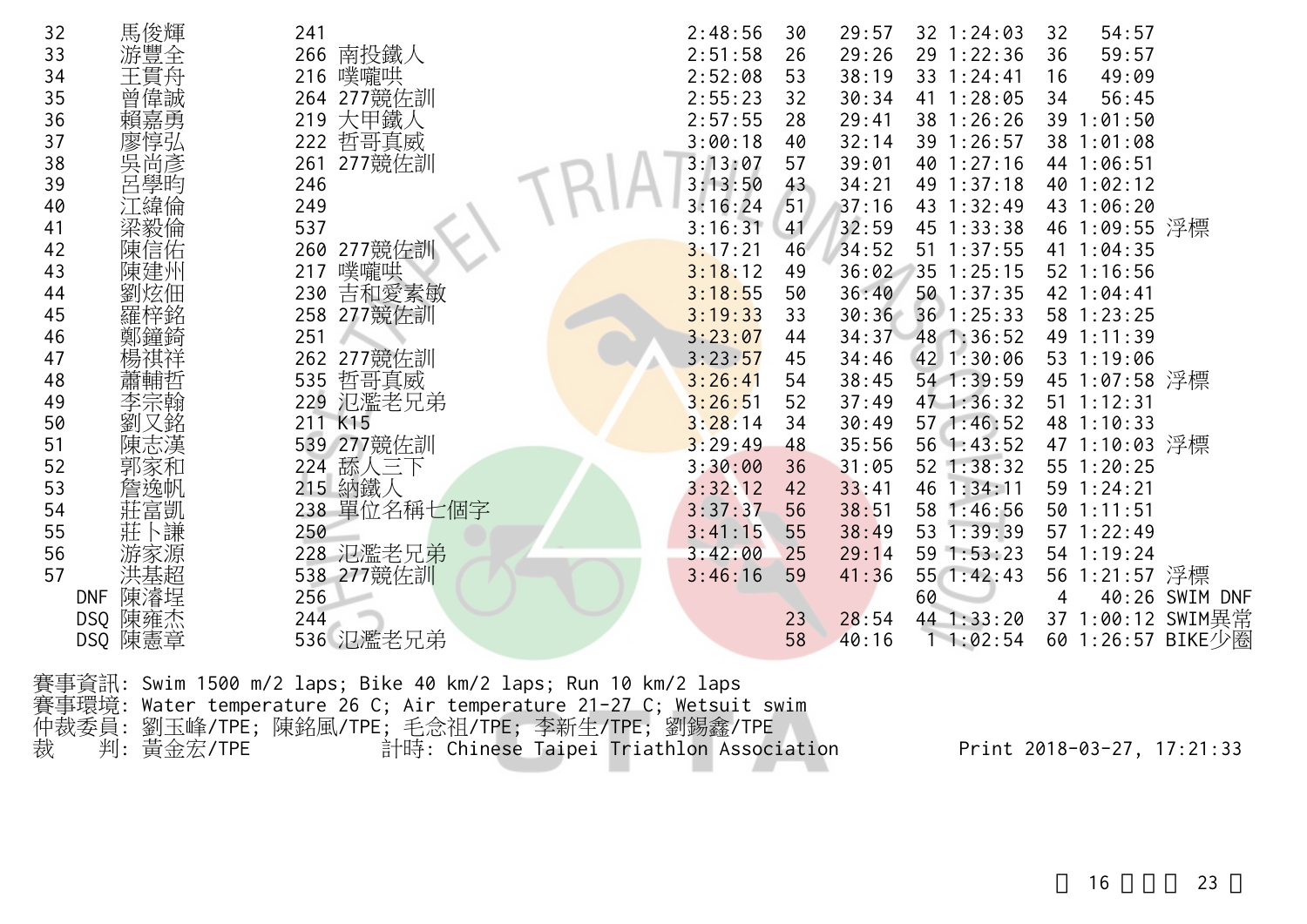

30-34 AG Men / 51.5K Standard Distance Triathlon

| Pos<br>=== | Name                | No. | Team                            | Time    | Rnk            | Swim  | <b>Rnk</b> | Bike           | Rnk | Run          | Remarks      |
|------------|---------------------|-----|---------------------------------|---------|----------------|-------|------------|----------------|-----|--------------|--------------|
|            | 林伯恩                 | 181 | 國泰產險鐵人隊                         | 2:03:44 | a ka           | 16:52 |            | 11:05:19       | 4   | 41:34        |              |
| 2          | CORENTIN JOYEUX 187 |     |                                 | 2:08:43 | 5              | 21:18 |            | 51:10:01       |     | 37:25        |              |
| 3          | 劉光武                 | 183 | 國泰產險鐵人隊                         | 2:11:38 | 10             | 22:34 |            | 41:07:58       | 2   | 41:07        |              |
|            | 莊俊霖                 |     | 206 南投鐵人                        | 2:12:09 | $6^{\circ}$    | 21:19 |            | 31:07:07       | 5   | 43:44        |              |
| 5          | 黃弘義                 |     | 202 277競佐訓                      | 2:13:28 | 16             | 25:21 |            | 21:06:57       |     | 41:10        |              |
| 6          | 陳鴻麒                 |     | 186 桃園市體育會鐵人三項 <mark>委員會</mark> | 2:20:31 | 7              | 21:33 |            | 61:10:54       | 7   | 48:05        |              |
|            | 鄭健廷                 | 180 | 博克多鐵人隊                          | 2:24:55 | 9              | 22:23 |            | 71:14:01       | 8   | 48:31        |              |
| 8          | 呂宗洲                 | 192 |                                 | 2:34:29 | 12             | 23:21 |            | 91:18:17       | 11  | 52:52        |              |
| 9          | 林紘立                 | 189 |                                 | 2:37:05 | 13             | 23:34 |            | 22 1:29:10     | 6   | 44:22        |              |
| 10         | 劉嚴駿                 | 184 | 單位名稱七個字                         | 2:38:28 | 4              | 21:08 |            | $16$ 1:24:12   | 12  | 53:08        |              |
| 11         | 鍾一<br>一良阝           | 191 |                                 | 2:40:11 | 11             | 22:35 |            | 191:26:05      | 10  | 51:32        |              |
| 12         | 楊尚霖                 |     | 205 277競佐訓                      | 2:40:58 | 3              | 20:40 |            | 20 1:26:21     | 13  | 53:57        |              |
| 13         | 王俊雄                 | 207 | 醫護鐵人                            | 2:43:05 | 17             | 26:59 |            | $10$ 1:18:35   | 17  | 57:32        |              |
| 14         | 杜宜憲                 |     | 200 277競佐訓                      | 2:45:00 | 22             | 29:20 |            | 81:18:01       | 18  | 57:40        |              |
| 15         | 林湘清                 |     | 201 277競佐訓                      | 2:46:54 | 24             | 30:31 |            | $17 \t1:25:33$ | 9   | 50:50        |              |
| 16         | 鐘智盛                 |     | 204 277競佐訓                      | 2:47:32 | 8              | 22:14 |            | 12 1:20:12     |     | 24 1:05:07   |              |
| 17         | 黃信傑                 |     | 203 277競佐訓                      | 2:47:52 | 28             | 32:50 |            | $11 \t1:20:06$ | 14  | 54:57        |              |
| 18         | 周伯倫                 | 194 | -                               | 2:49:04 | 15             | 25:20 |            | $15$ 1:22:55   |     | 20 1:00:51   |              |
| 19         | 詹偉帆                 |     | 176 納鐵人                         | 2:54:36 | 18             | 27:05 |            | 14 1:22:48     |     | 23 1:04:44   |              |
| 20         | 賴育德                 |     | 173 Haru&Sommer                 | 2:56:31 | 19             | 27:49 |            | $13$ $1:21:12$ |     | 26 1:07:31   |              |
| 21         | 黃偉倫                 |     | 177 噗嚨哄                         | 2:57:43 | 23             | 29:35 |            | $21 \t1:26:27$ |     | 21 1:01:42   |              |
| 22         | 莊璧誠                 | 193 |                                 | 2:58:04 | 14             | 23:43 |            | $18$ 1:25:35   |     | 271:08:47    |              |
| 23         | 邱崇源                 | 190 |                                 | 3:00:49 | $\overline{2}$ | 20:37 |            | 24 1:33:17     |     | 25 1:06:55   |              |
| 24         | 廖彥霖                 | 171 | 106鐵腿組                          | 3:01:33 | 20             | 27:56 |            | 271:36:43      | 16  | 56:56        |              |
| 25         | 劉柏谷                 | 179 | 吉和愛素敏                           | 3:06:43 | 26             | 31:57 |            | 23 1:31:04     |     | 22 1:03:43   |              |
| 26         | 黃暐琇                 | 197 |                                 | 3:16:36 | 27             | 32:30 |            | 30 1:43:32     |     | 19 1:00:35   |              |
| 27         | 林威翰                 | 196 |                                 | 3:21:45 | 25             | 30:57 |            | 29 1:41:39     |     | 28 1:09:09   |              |
| 28         |                     | 199 | 277競佐訓                          | 3:28:55 | 30             | 38:44 |            | 26 1:35:45     |     | 29 1:14:26   |              |
| 29         | 李清瑜                 | 195 |                                 | 3:30:52 | 29             | 34:13 |            | 28 1:38:24     |     | $31$ 1:18:15 |              |
| 30         | 盧宥諭                 |     | 172 GO NOW                      | 3:35:37 | 31             | 43:00 |            | 25 1:35:31     |     | 30 1:17:08   |              |
|            | DSQ 陳建銘             |     | 534 277競佐訓                      |         | 32             |       | 32         |                | 15  |              | 56:29 SWIM少圈 |
|            |                     |     |                                 |         |                |       |            |                |     |              |              |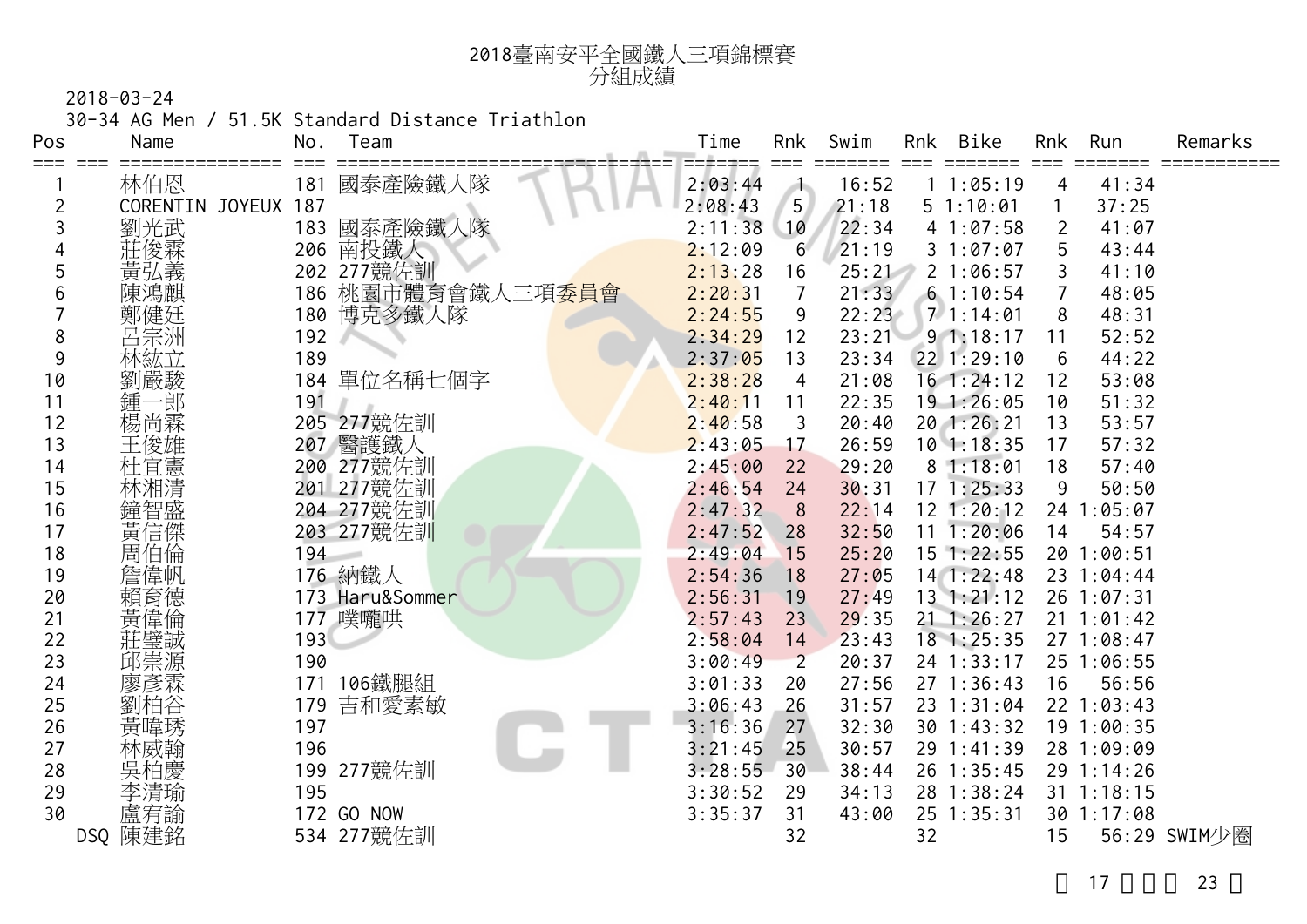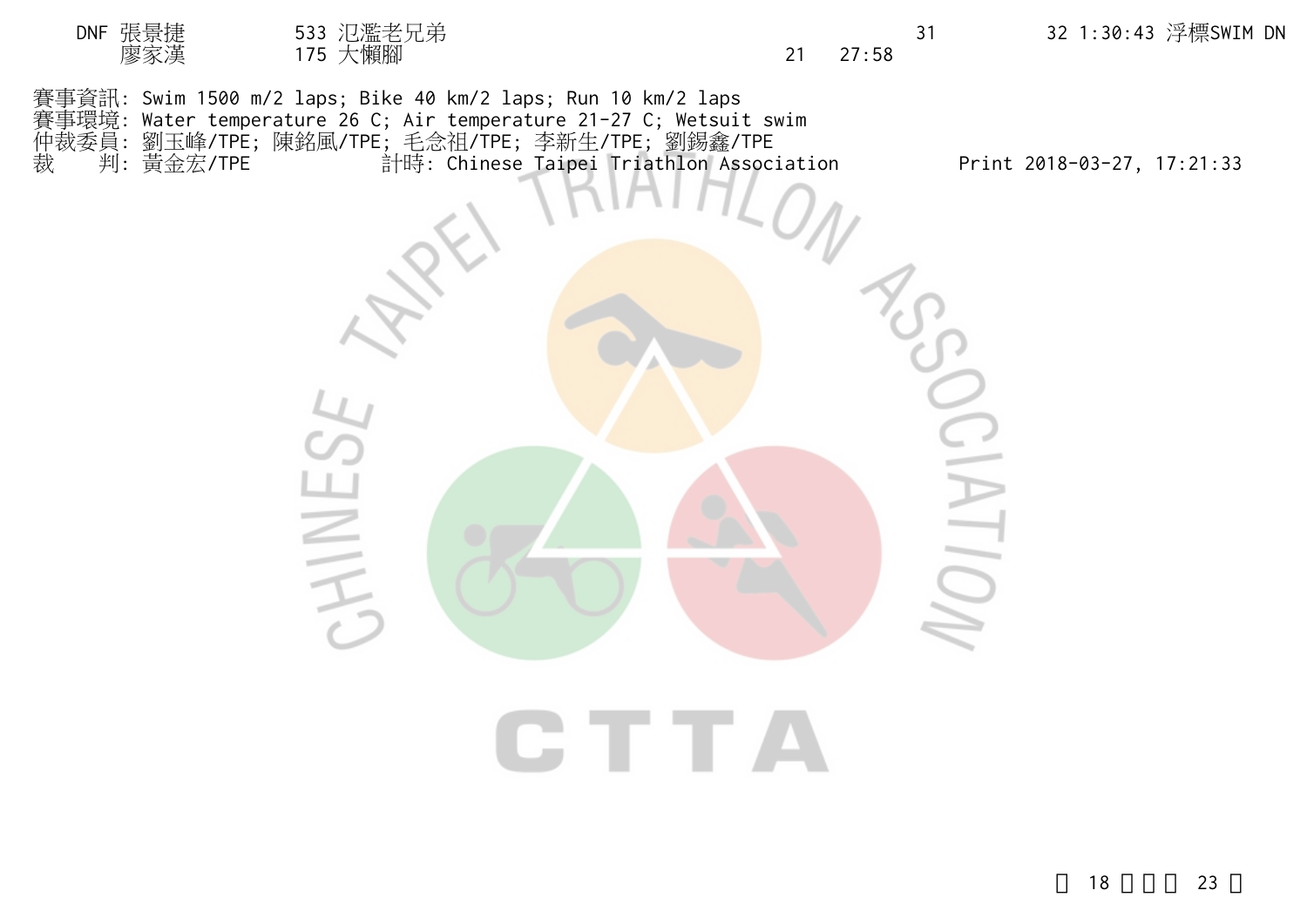

25-29 AG Men / 51.5K Standard Distance Triathlon

| Pos | Name   | No. | Team        | Time    | Rnk            | Swim  | Rnk | Bike           | Rnk            | Run           | Remarks |
|-----|--------|-----|-------------|---------|----------------|-------|-----|----------------|----------------|---------------|---------|
|     | 錢亮學    | 152 |             | 2:02:53 | a.             | 17:41 |     | 11:05:14       | 4              | 39:58         |         |
| 2   | 楊晁青    |     | 148 ZIV運動眼鏡 | 2:09:27 | $\overline{2}$ | 19:07 |     | 81:14:16       | $\mathbf{1}$   | 36:05         |         |
| 3   | 杜昭弘    |     | 135 東華大學鐵人隊 | 2:10:57 | 5              | 23:02 |     | 21:08:42       | $\overline{2}$ | 39:14         |         |
|     | 鄭至宏    | 134 | 博克多鐵人隊      | 2:18:50 | $6^{\circ}$    | 23:12 |     | 31:09:28       | 8              | 46:12         |         |
| 5   | 寥家緯    | 150 |             | 2:20:15 | 11             | 25:27 |     | 41:09:29       | 6              | 45:19         |         |
| 6   | 呂承先    | 166 | 鐵人拔巴        | 2:23:43 | 9              | 24:15 |     | 51:12:29       | 9              | 47:00         |         |
|     | 黃柏軒    | 128 | 台南鐵人隊       | 2:24:07 | 14             | 27:09 |     | 61:12:49       | 5              | 44:11         |         |
| 8   | 王柏東    | 155 |             | 2:24:12 | 4              | 21:53 |     | 71:13:46       | 11             | 48:35         |         |
| 9   | 陳韋廷    |     | 126 林家軍     | 2:24:29 | 10             | 25:10 |     | $11 \t1:19:42$ | 3              | 39:38         |         |
| 10  | 徐子翔    | 129 | 台南鐵人隊       | 2:37:49 | 13             | 26:26 |     | $16$ 1:24:22   | 10             | 47:02         |         |
| 11  | 梁峻偉    |     | 160 277競佐訓  | 2:38:32 | - 19           | 29:25 |     | $12 \t1:19:46$ | 14             | 49:21         |         |
| 12  | 陳俊融    | 151 |             | 2:38:59 | 21             | 29:38 |     | 101:18:50      | 16             | 50:32         |         |
| 13  | 陳勁羱    | 146 |             | 2:39:04 | 12             | 25:50 |     | 171:24:30      | 12             | 48:45         |         |
| 14  | 周至勇    |     | 532 277競佐訓  | 2:39:05 | 16             | 28:16 |     | 20 1:24:52     | 7              | 45:59 浮標      |         |
| 15  | 方仕宇    | 147 |             | 2:45:17 | 20             | 29:34 |     | 22 1:26:25     | 13             | 49:18         |         |
| 16  | 黃文祥    |     | 139 單位名稱七個字 | 2:47:47 | 24             | 29:44 |     | 18 1:24:37     | 17             | 53:27         |         |
| 17  | 蔡承儒    |     | 164 277競佐訓  | 2:49:10 | 15             | 27:34 |     | $14$ 1:21:36   |                | 24 1:00:01    |         |
| 18  | 徐博彥    |     | 159 永丞鐵皮家族  | 2:49:35 | 22             | 29:38 |     | $15 \t1:23:33$ | 19             | 56:26         |         |
| 19  | 蔡漢誠    |     | 130 台南鐵人隊   | 2:50:27 | $\overline{3}$ | 20:23 |     | 24 1:27:15     |                | 271:02:50     |         |
| 20  | 黃威程    |     | 131 豆花三兄弟   | 2:52:07 | 38             | 44:06 |     | 91:18:26       | 15             | 49:35         |         |
| 21  |        |     | 165 鐵人拔巴    | 2:52:15 | 25             | 30:49 |     | $13 \t1:21:29$ | 23             | 59:58         |         |
| 22  | 詹隆濠    |     | 144 銳騎佰客鐵人隊 | 2:53:14 | 28             | 32:43 |     | $21 \t1:26:01$ | 18             | 54:31         |         |
| 23  | 陳昱凱    |     | 161 277競佐訓  | 3:03:19 | 27             | 32:29 |     | 27 1:28:54     |                | 26 1:01:57    |         |
| 24  | 許育睿    |     | 133 豆花三兄弟   | 3:07:45 | 39             | 45:18 |     | 19 1:24:46     | 21             | 57:42         |         |
| 25  | 歐千為    | 153 |             | 3:09:29 | 17             | 29:13 |     | 23 1:26:43     |                | 33 1:13:34    |         |
| 26  | 洪名峻    | 122 | 106鐵腿組      | 3:14:19 | 23             | 29:40 |     | 35 1:43:14     |                | $25$ 1:01:26  |         |
| 27  | 黃俊諺    | 136 | 單位名稱七個字     | 3:15:56 | 31             | 34:26 |     | 28 1:29:20     |                | 32 1:12:11    |         |
| 28  | 何建廷    | 531 | 277競佐訓      | 3:18:12 | 29             | 33:18 |     | 31 1:38:00     |                | 29 1:06:55 浮標 |         |
| 29  | 江明祐    | 158 |             | 3:18:21 | 36             | 40:27 |     | 34 1:40:56     | 20             | 56:58         |         |
| 30  | 李佳勳    | 121 | 106鐵腿組      | 3:18:57 | 34             | 36:27 |     | 39 1:44:03     | 22             | 58:28         |         |
| 31  | 徐(日告)智 | 137 | 單位名稱七個字     | 3:20:27 | 8              | 24:05 |     | 32 1:39:41     |                | 35 1:16:42    |         |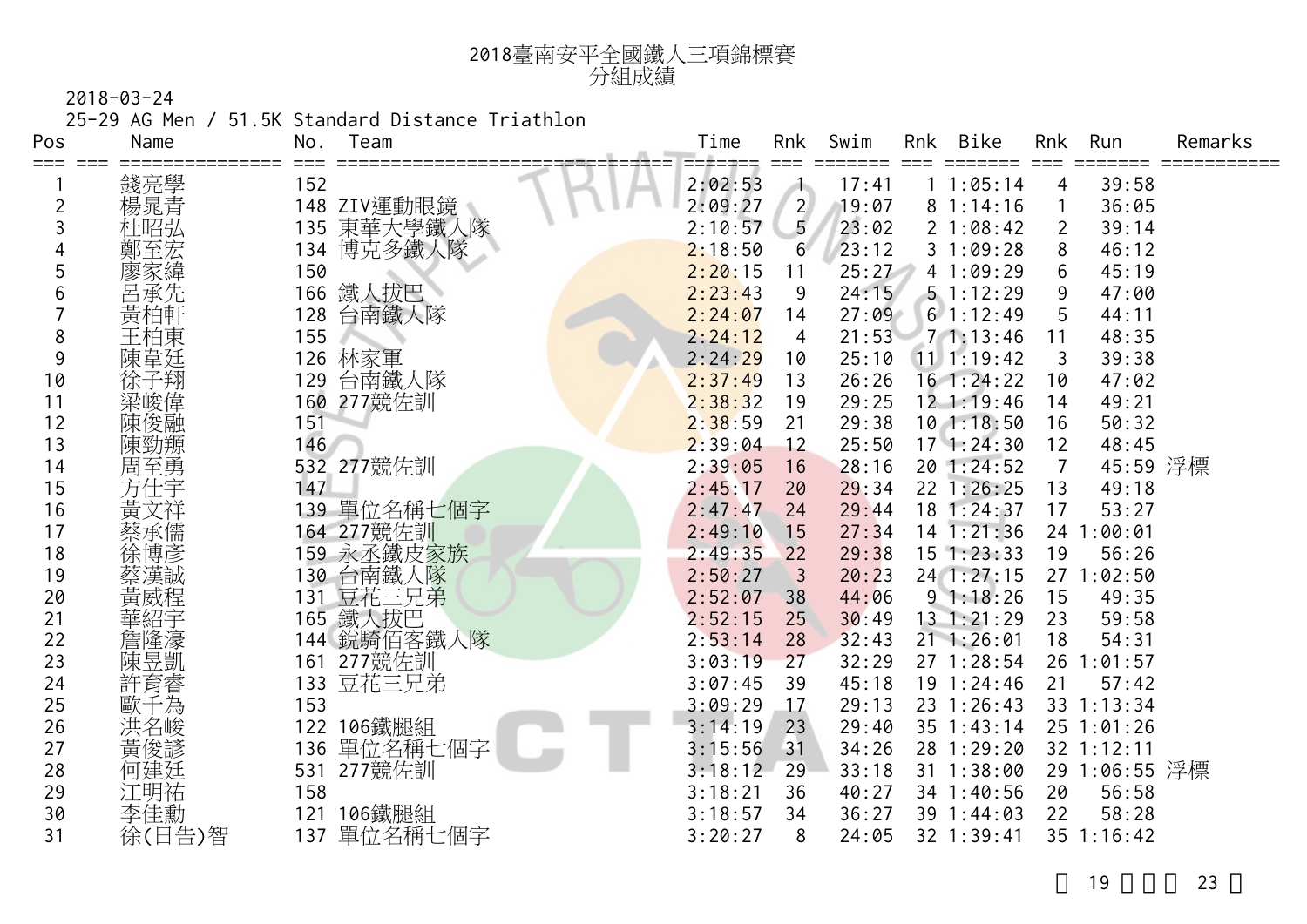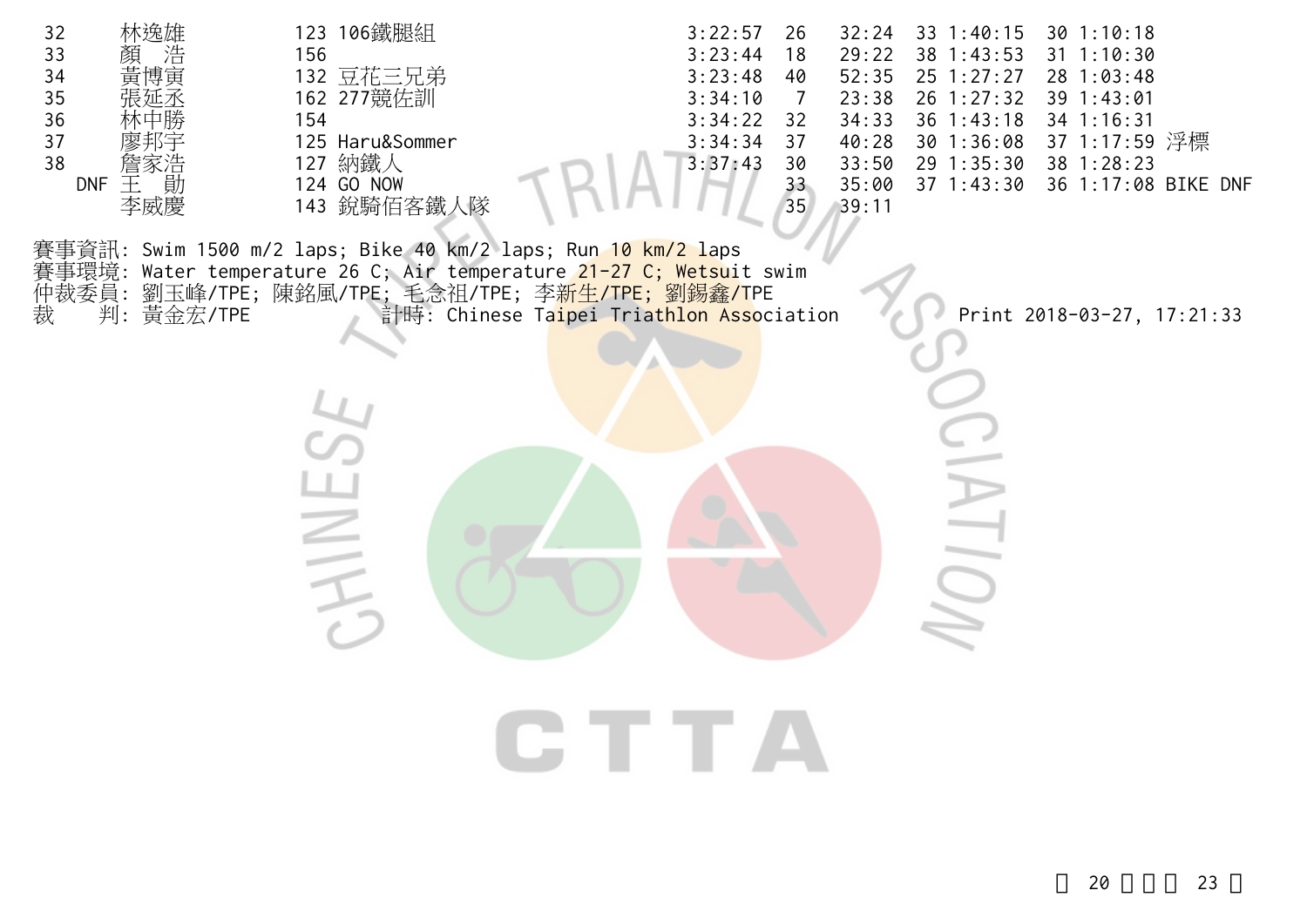

18-24 AG Men / 51.5K Standard Distance Triathlon

| Pos | Name   | No. | leam                    |            | Time    | Rnk            | Swim  | Rnk | Bike               | Rnk | Run     | Remarks |
|-----|--------|-----|-------------------------|------------|---------|----------------|-------|-----|--------------------|-----|---------|---------|
|     | 李家豐    | 106 | 銳騎佰客鐵                   | 隊瑞祥高中-教練劉大 | 2:00:51 | $\overline{2}$ | 16:57 |     | 11:05:26           | 2   | 38:29   |         |
|     | 楷      |     | 114 277競佐訓              |            | 2:05:00 | 3 <sup>1</sup> | 17:21 |     | 31:06:52           |     | 40:48   |         |
|     | 楊博智    |     | 104 東華大學鐵人隊             |            | 2:06:06 | $\overline{1}$ | 20:57 |     | 41:08:45           |     | 36:26   |         |
|     | 毛偉丞    |     | 102 林家軍                 |            | 2:10:06 | $6^{\circ}$    | 20:08 |     | $2 \; 1:06:34$     | 5   | 43:25   |         |
|     | 陳威仁    | 109 |                         |            | 2:13:08 | 4              | 18:39 |     | $5 \t1:11:02$      | 6   | 43:27   |         |
| b   | 黎張譽騰   |     | 116 鐵人拔巴                |            | 2:17:31 | 8              | 21:02 |     | 61:14:07           | 4   | 42:23   |         |
|     | 趙子賢    | 112 |                         |            | 2:27:42 | 9              | 24:23 |     | $8 \t1:18:25$      |     | 44:55   |         |
| 8   | 鍾亞宏    |     | 115 277競佐訓              |            | 2:30:07 |                | 16:44 |     | $10$ 1:20:14       |     | 53:11   |         |
|     | 傑      | 107 |                         |            | 2:34:26 | 11             | 24:53 |     | $11 \quad 1:20:34$ | 8   | 49:01   |         |
| 10  | 張宇宏    |     | 105 東華大學鐵人隊             |            | 2:39:19 | 13             | 30:25 |     | 71:15:44           | 10  | 53:11   |         |
| 11  | 穆柏丞    | 113 | 277競佐訓                  |            | 2:40:34 | 5              | 18:49 |     | $9 \t1:18:37$      | 15. | 1:03:09 |         |
| 12  | 吳欣憲    | 111 |                         |            | 2:51:49 | 10             | 24:38 |     | 131:30:42          | 14  | 56:31   |         |
| 13  | 蔡裕曜    | 108 |                         |            | 2:54:00 | 15             | 33:55 |     | $14$ 1:30:59       | 9   | 49:07   |         |
| 14  | 顏弘竣    | 110 |                         |            | 2:55:40 | 14             | 33:15 |     | $12 \; 1:28:50$    | 12  | 53:36   |         |
| 15  | 瑋<br>邱 | 101 | <b>SDSU</b><br>IRON MAN |            | 3:01:13 | 12             | 29:54 |     | $15 \t1:36:54$     | 13  | 54:26   |         |
|     |        |     |                         |            |         |                |       |     |                    |     |         |         |

賽事資訊: Swim 1500 m/2 laps; Bike 40 km/2 laps; Run 10 km/2 laps 賽事環境: Water temperature 26 C; Air temperature 21-27 C; Wetsuit swim 仲裁委員: 劉玉峰/TPE; 陳銘風/TPE; 毛念祖/TPE; 李新生/TPE; 劉錫鑫/TPE 裁 判: 黃金宏/TPE 計時: Chinese Taipei Triathlon Association Print 2018-03-27, 17:21:33

## CTTA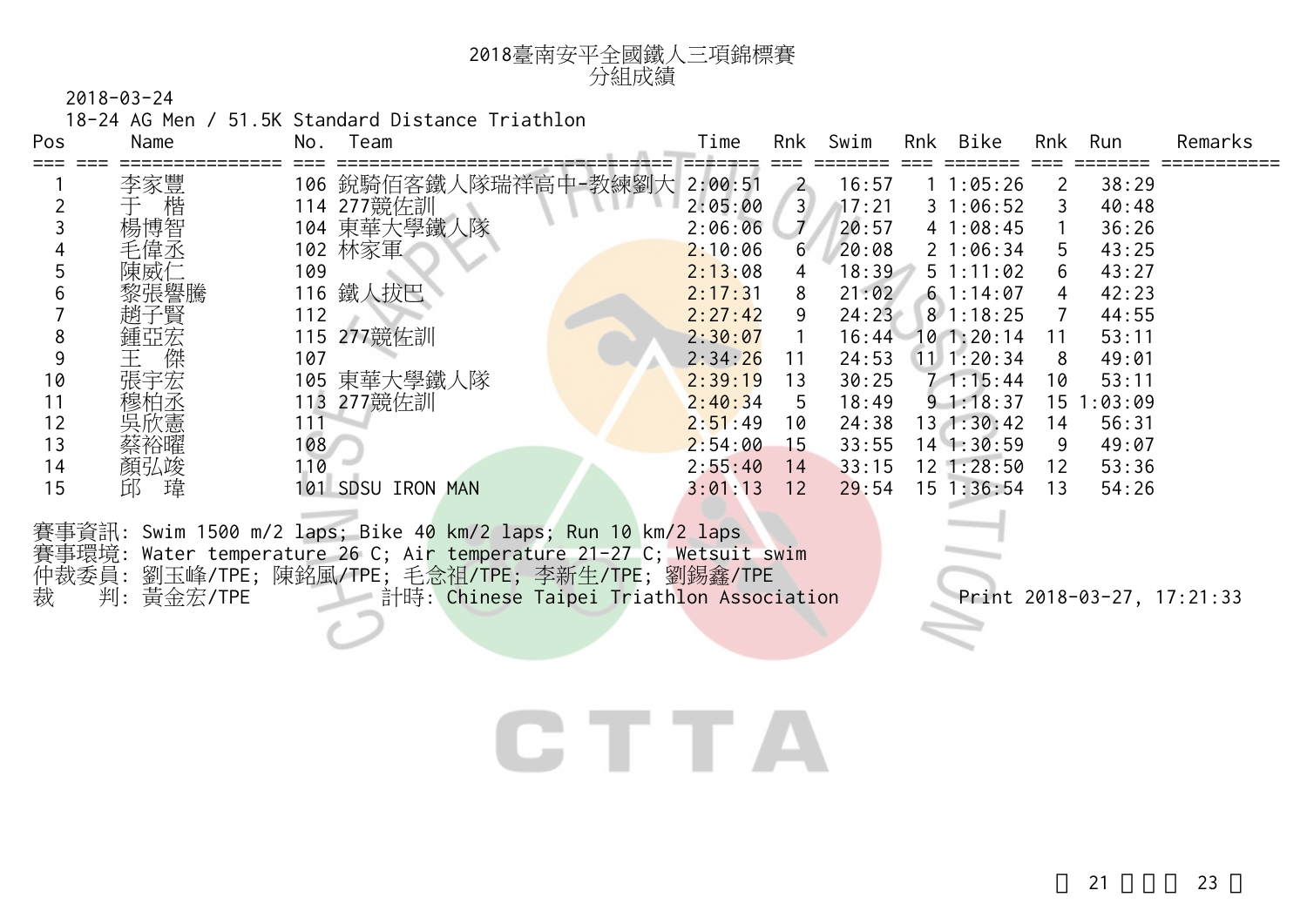Tri\_A 組成績 / Standard Distance Team Relay Results

<sup>2018</sup>臺南安平全國鐵人三項錦標賽

| Pos            | No. | Name                                      | Team     | Time    | Swim | Bike                      | Run         | Remarks                      |
|----------------|-----|-------------------------------------------|----------|---------|------|---------------------------|-------------|------------------------------|
| ===<br>===     | 501 | 葉鈞財.游哲緯.黃建智                               |          | 2:01:13 |      | 18:01 1:06:24             | 36:49 MMM   |                              |
| $\overline{2}$ | 527 |                                           | 277競佐訓   | 2:15:18 |      | 26:13 1:08:20             | 40:46 M+W   |                              |
| 3              | 507 | 王育雯.何航順.李銘祥<br>謝沛毅.侯國輝.吳育昇                | 277競佐訓   | 2:15:47 |      | 20:03 1:09:10             | 46:34 MMM   |                              |
|                | 497 |                                           |          | 2:17:56 |      | 26:42 1:13:08             | 38:06 MMM   |                              |
|                | 498 | #黃彥鑫.洪德東.雙玄杰<br>陳睿鴻.吳仲遠.何思齊<br>林炳勳.吳鋼.朱逸倫 |          | 2:18:42 |      | $18:52$ 1:13:41           | 46:11 MMM   |                              |
| 6              | 499 |                                           |          | 2:23:54 |      | 23:31 1:22:32             | 37:52 MMM   |                              |
|                |     | 522 張時議.張林行.張慧真                           |          | 2:35:59 |      | $27:51$ 1:16:18           | $51:51$ M+W |                              |
| 8              |     |                                           | 277競佐訓   | 2:49:10 |      | 36:39 1:19:39             | $52:54$ M+W |                              |
| 9              |     | 528 廖子翔. 龔憶琳. 黃啟賢<br>482 邱郁文. 朱珮辰. 林秋水    |          | 2:49:31 |      | 36:42 1:19:05             | 53:44 WWW   |                              |
| 10             | 525 | 李冀儕.蘇渝嵐.陳柏霖                               | 永丞鐵皮家族   | 2:50:09 |      | $41:24$ 1:21:14           | 47:32 M+W   |                              |
| 11             | 521 | 黃力升.羅玉君.趙曉萍                               |          | 2:55:04 |      | 25:38 1:30:11             | 59:16 M+W   |                              |
| 12             | 508 | 林建良 林信宗 陳力維                               | 277競佐訓   | 2:59:20 |      | 36:38 1:19:39 1:03:03 MMM |             |                              |
| 13<br>$<$ 3    | 516 | 章鴻昱.蔡昇宏.章鴻昱<br>王冠智.蒋積宇.陳俊廷                |          | 3:00:08 |      |                           |             | 38:13 1:17:41 1:04:15 <3不計頒獎 |
| 14             | 505 |                                           | 277競佐訓   | 3:03:02 |      | 33:14 1:33:06             | 56:42 MMM   |                              |
| 15             | 523 | 黃柏睿.李宜芬.藍崇恩                               |          | 3:05:17 |      | $23:25$ 1:50:11           | $51:42$ M+W |                              |
| 16             | 509 | 許燕順. 黃韋澄. 曾瑜儒                             | 277競佐訓   | 3:05:47 |      | 36:38 1:36:50             | 52:21 MMM   |                              |
| 17             | 496 | 李寰.簡廉哲.陸廷杰                                | 我TM跑完給你看 | 3:06:18 |      | 29:59 1:36:00 1:00:20 MMM |             |                              |
| 18             | 503 | 溫文輝.陳杞翔.邱鳳呈                               |          | 3:06:29 |      | 29:44 1:38:40             | 58:06 MMM   |                              |
| 19             | 491 | 吳冠霆.陳堂元.薛硯哲                               | 賴熊很帥     | 3:08:05 |      | 33:51 1:34:01 1:00:14 MMM |             |                              |
| 20             | 481 | 蔡育穎.賴姿婷.侯宛妤<br>黃聖翔.陸孝宏.李國乾                | 賴熊很帥     | 3:08:05 |      | 32:35 1:35:17 1:00:14 WWW |             |                              |
| 21             | 502 |                                           |          | 3:08:09 |      | 34:11 1:32:23 1:01:36 MMM |             |                              |
| 22             | 485 | 鄭宜真.李藜宜.蔡依純                               | 277競佐訓   | 3:08:37 |      | 32:33 1:21:33 1:14:31 WWW |             |                              |
| 23             | 520 | 蔡政育.康志傑.張瑩瑩                               | 銳騎佰客鐵人隊  | 3:08:50 |      | 34:01 1:25:08 1:09:41 M+W |             |                              |
| 24             |     | 493 江俊勇. 黃國樑. 陳晉昇                         | 梅花湖鐵人車行  | 3:09:59 |      | 34:26 1:38:53             | 56:41 MMM   |                              |
| 25             | 500 | 林盈廷.游凱麟.陳忠志                               |          | 3:13:11 |      | 50:15 1:13:38 1:09:19 MMM |             |                              |
| 26             | 526 | 黃冠浩.何丙南.章琇婷                               | 277競佐訓   | 3:14:59 |      | 36:07 1:33:39 1:05:14 M+W |             |                              |
| 27             |     | 492 馬志維 游承為 林豐章                           | 梅花湖鐵人車行  | 3:15:43 |      | 33:09 1:34:52 1:07:43 MMM |             |                              |
| 28             | 529 | 胡耕民.胡正瑤.鍾麗卿                               | 277競佐訓   | 3:15:48 |      | 38:58 1:30:54 1:05:58 M+W |             |                              |
| 29             | 495 | 游文瑋.蔡楷御.姜文軒                               | 我TM跑完給你看 | 3:22:56 |      | 28:38 1:58:51             | 55:28 MMM   |                              |
| 30             | 506 | 楊一峰.柯欉恩.何明原                               | 277競佐訓   | 3:24:36 |      | 25:21 1:58:26 1:00:50 MMM |             |                              |
| 31             |     | 517 陳盈安.林登濠.陳柏蒔                           |          | 3:27:03 |      | 50:14 1:31:29 1:05:21 M+W |             |                              |

分組成績